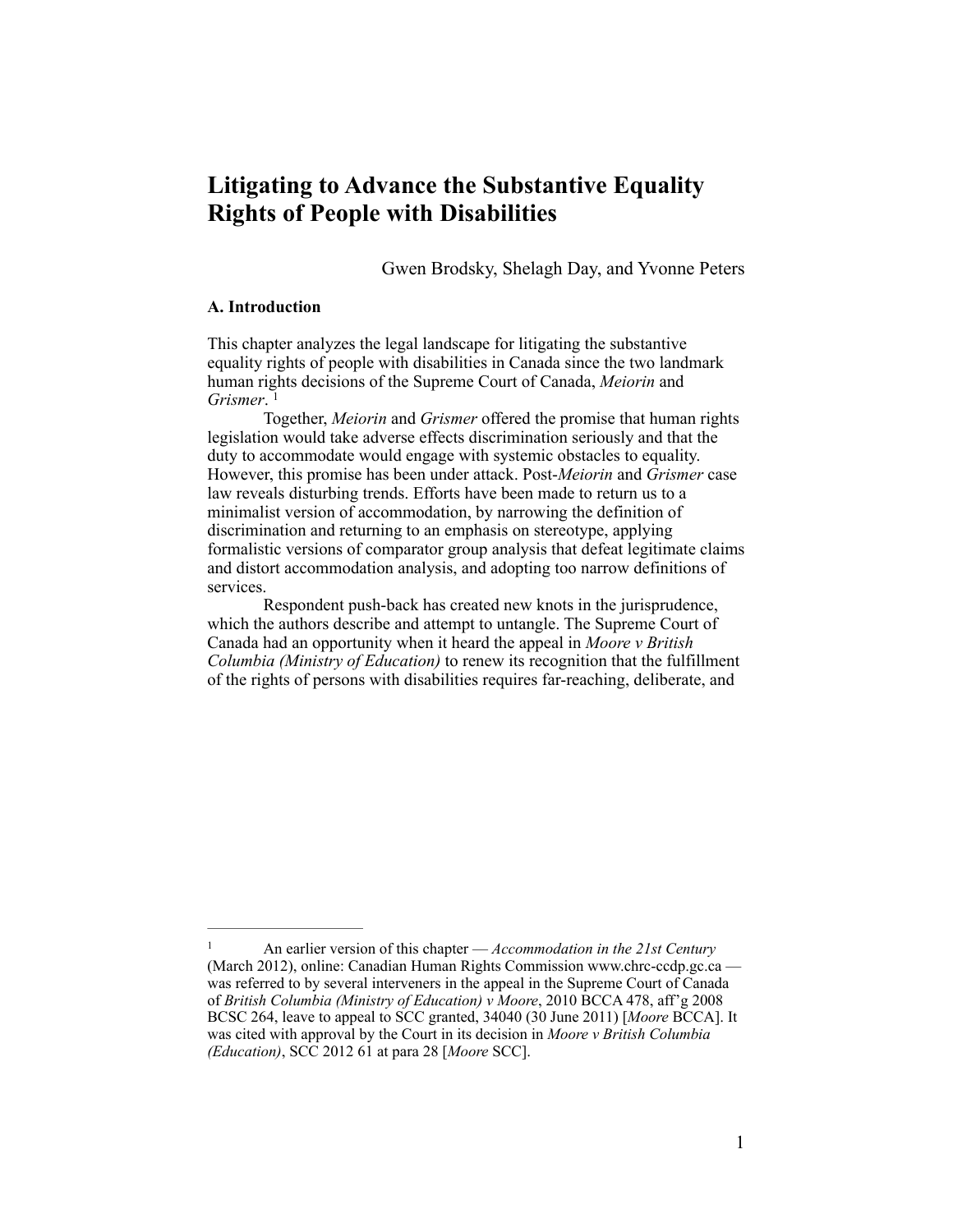systemic change to workplaces and services.<sup>2</sup> In the twenty first century, especially in light of Canada's recent ratification of the *Convention on the Rights of People with Disabilities*, adjudicators and governments should be striving to move us, with all speed, towards the goal of full inclusion. In *Moore*, the Supreme Court of Canada took some important steps towards untangling the jurisprudence, and provided some much needed direction for achieving full inclusion.3

# **B. Background**

The substantive equality rights of people with disabilities in Canada have not yet been realized. People with disabilities are more likely to be poor. Among working age adults, experts estimate that people with disabilities are about twice as likely to live in poverty as their non-disabled counterparts.<sup>4</sup> They

At issue in *Moore* SCC, above note 1, is a claim that the BC Ministry of 2 Education and North Vancouver School District No 44 discriminated against Jeffrey Patrick Moore and other students with severe learning disabilities by failing to accommodate their needs in the public school system. While at elementary school Jeffrey Moore was diagnosed as having a severe learning disability, in the form of dyslexia, which interfered with his ability to learn to read and to comprehend words. In the wake of funding cuts by the Province for education, the School Board closed the facility that provided the intensive remediation required by Jeffrey and other students with dyslexia. On the advice of District officials, Jeffrey's parents removed him from the public school system and, at significant personal expense, sent him to private schools that provide special assistance to students with severe learning disabilities. The Moores alleged that the Ministry and the District discriminated against Jeffrey Moore individually and that they also discriminated on a systemic basis against students with severe learning disabilities. The claim was successful before the BC Human Rights Tribunal (2005 BCHRT 580). But the well-reasoned judgment of the Tribunal was overturned on judicial review, based on the BC Supreme Court's comparator group analysis and approach to defining the service in issue. On further appeal, a majority of the British Columbia Court of Appeal also ruled against the complainant. Justice Rowles dissented.

<sup>&</sup>lt;sup>3</sup> Moore SCC, above note 1.

<sup>&</sup>lt;sup>4</sup> Cam Crawford, "Personally Speaking: Poverty and Disability in Canada", online: Council of Canadians with Disabilities [www.ccdonline.ca](http://www.ccdonline.ca) (Cam Crawford is the Senior Research Advisor to the Canadian Association for Community Living).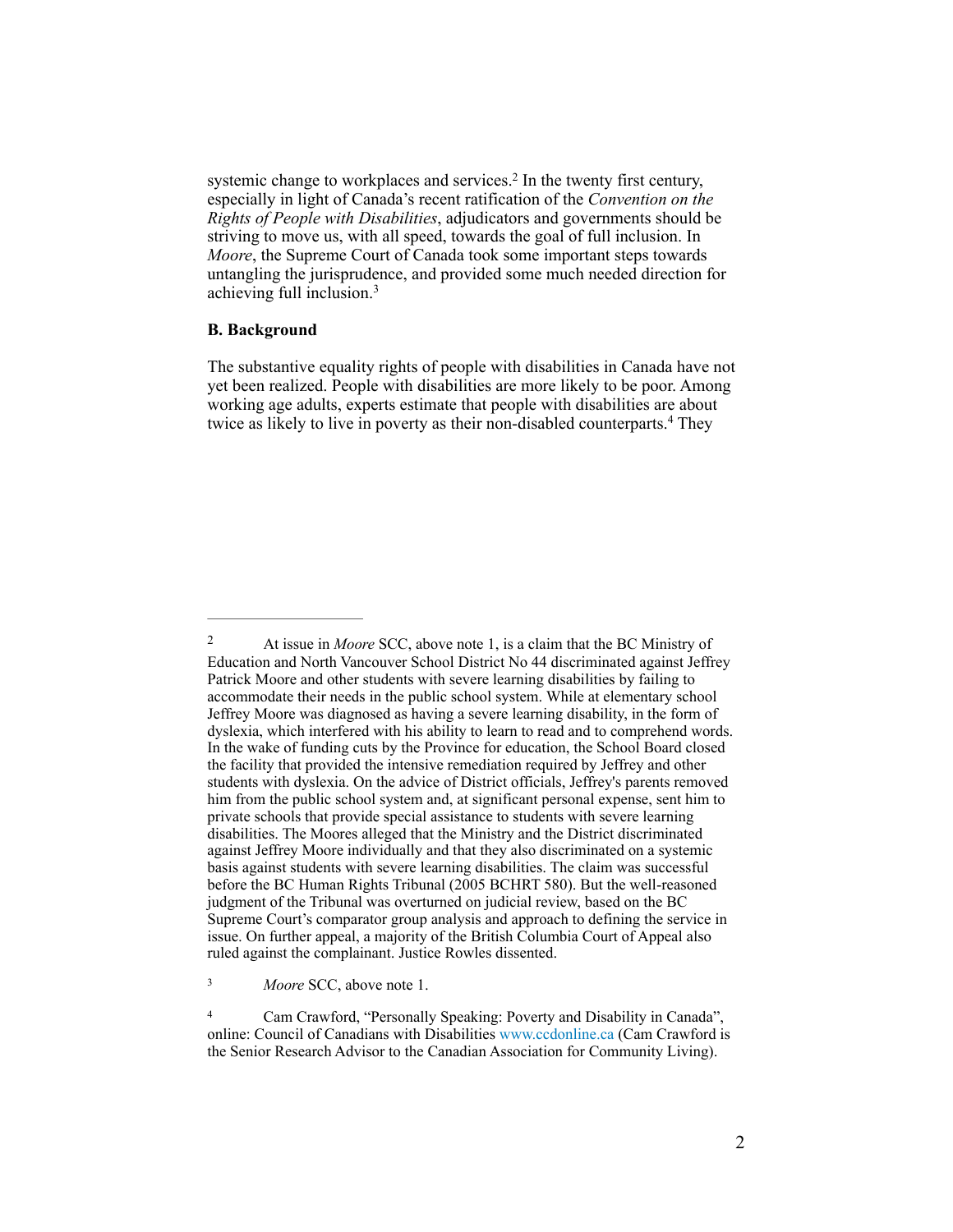have lower education attainment than people without disabilities,<sup>5</sup> and are less likely to be employed.<sup>6</sup> When they are employed, they have lower incomes.<sup>7</sup> The many people with disabilities who are not employed are generally reliant on social assistance programs, which are unstable, rule-heavy, and stigmatized.

To improve these basic conditions of disadvantage for people with disabilities in Canada, norms that are based on being able-bodied must be discarded in favour of universal norms that accommodate people with disabilities from the outset in the design of standards, practices, and institutions. In Canada, human rights legislation is a primary means for giving effect to Canada's obligations under international human rights law, including obligations to fulfill the rights to work and education, social security, and an adequate standard of living. Canada's obligations to persons with disabilities are now extended and clarified by the recent ratification of the *Convention on the Rights of People with Disabilities*. 8

If the duty to accommodate embedded in human rights legislation were seriously implemented by governments at all levels and if tribunals and courts adjudicated human rights legislation purposively and substantively to

 Cam Crawford, "Low Household Income and Disability: Income Sources, 6 Employment and Employment Discrimination", online: Council of Canadians with Disabilities [www.ccdonline.ca](http://www.ccdonline.ca) (for example, in 2006, 51.3 percent of persons with disabilities were employed compared to 75 percent of persons without disabilities).

<sup>&</sup>lt;sup>5</sup> Cam Crawford, "Trying to 'Make the Grade': Education, Work-Related Training", online: Council of Canadians with Disabilities [www.ccdonline.ca](http://www.ccdonline.ca) (for example, people with disabilities are less likely to have completed high school education than non-disabled people: 27.4 percent vs. 18.3 percent, respectively. They are also less likely to have a university degree or certificate (13.2 percent vs. 20.7 percent). An increase in formal education helps people with disabilities, as it does other groups, to reduce the likelihood of poverty. However, even when they have higher levels of education, people with disabilities have a poverty rate twice as high as non-disabled people.

*Ibid* (Crawford describes the employment situation of employed people with disabilities as follows. About 11 percent of people with disabilities who are employed continue to experience low incomes, compared to 7.3 percent of those without disabilities. Compared to people without disabilities living on low incomes, people with disabilities in similar circumstances are twice as likely to work part time: 14.9 percent and 27 percent respectively. Among those persons with disabilities who are working, the rates of poverty are lowest for the 32.4 percent whose employers who have more than one location and 500 or more employees. This is also true for the 32.1 percent who work in a unionized workplace or are covered by a collective agreement. Unfortunately, only 18.1 percent of people with disabilities enjoy this kind of employment).

<sup>&</sup>lt;sup>8</sup> 13 December 2006, 2515 UNTS 3, GA Res 61/106, (entered into force 3 May 2008) [*CRPD*].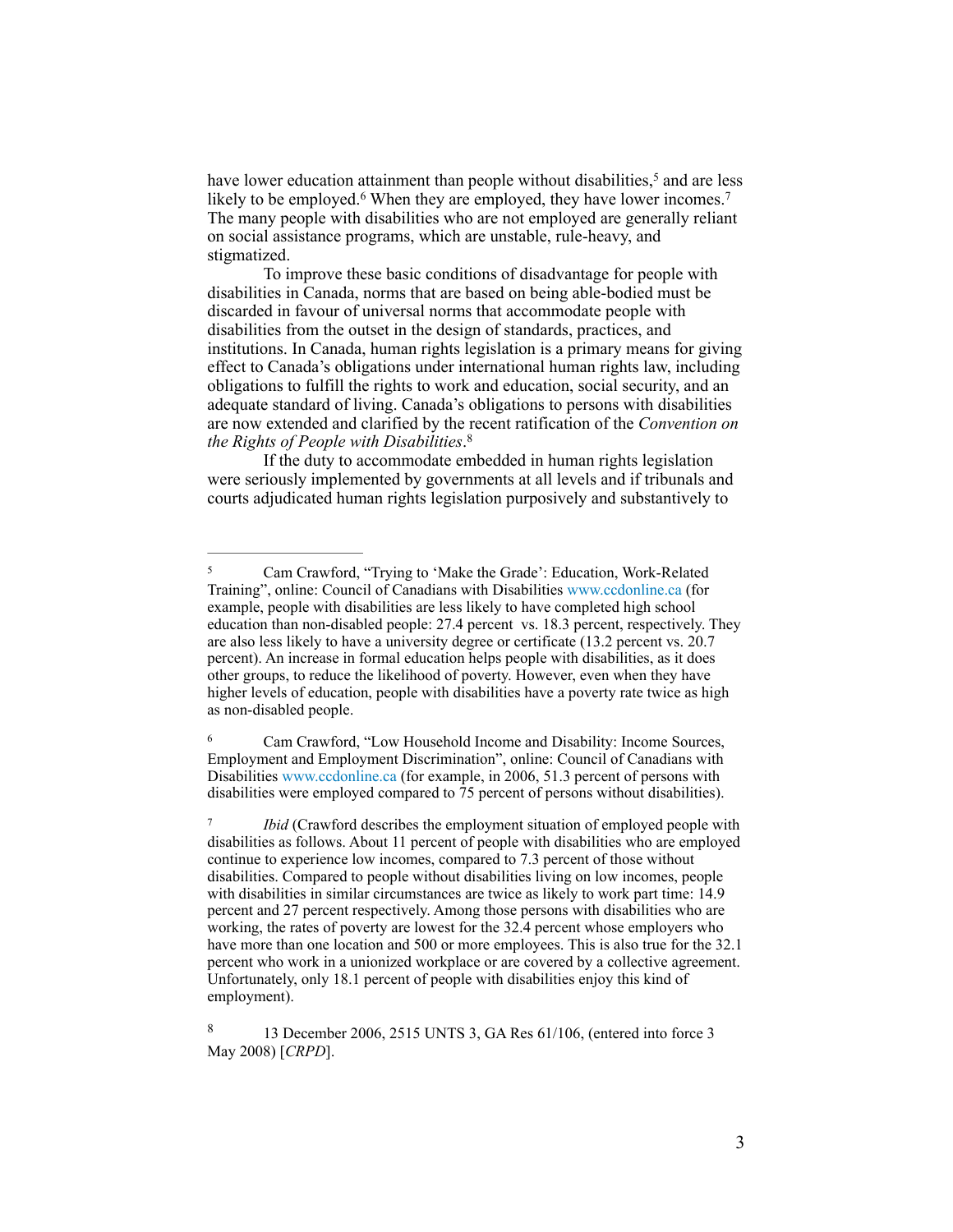provide clear-sighted direction to public and private actors, much could be done to improve the lives of people with disabilities.

The Supreme Court of Canada's landmark decisions on the duty to accommodate, *Meiorin* and *Grismer*, and the *Convention*, provide different articulations of the same idea – that accommodation, properly understood, mandates genuine inclusiveness. Our question in this paper is: is the jurisprudence of tribunals and courts helping us to fulfill that promise?

#### **C. The Duty to Accommodate**

The duty to take positive steps to remove barriers to inclusion is a pillar of Canadian human rights law. The duty to accommodate applies to all prohibited grounds of discrimination, but it is of central importance to persons with disabilities. Through more than two decades of statutory human rights decisions dating back to *Huck v Odeon Theatres*, a 1985 decision of the Saskatchewan Court of Appeal,<sup>9</sup> tribunals and courts have developed the principle that the right to non-discrimination encompasses a positive duty, known as the duty to accommodate. It requires employers, service providers, and landlords, including governments, to make such adjustments as are required to remove barriers to access by persons with disabilities to employment, services customarily provided to the public, and housing. There was incremental progress in cases like  $Huck$ , <sup>10</sup> which clarified that public places, like movie theatres, needed to be modified to make space for people with disabilities. But the decisions in *Meiorin*<sup>11</sup> and *Grismer*, <sup>12</sup> released by the Supreme Court of Canada in 1999, were especially important victories that ignited a larger aspiration for equality in employment and services and genuine optimism among people with disabilities.

In *Meiorin*, a sex discrimination case, the Court established that the duty to accommodate requires that *standards* be as inclusive as possible, going beyond the idea of accommodation as merely requiring individual exceptions. The Court also untangled some doctrinal knots that had developed because of a failure to take adverse effects discrimination seriously, and a

 *British Columbia (Public Service Employee Relations Commission) v* <sup>11</sup> *BCGSEU*, [1999] 3 SCR 3 [*Meiorin*].

 *British Columbia (Superintendent of Motor Vehicles) v British Columbia* <sup>12</sup> *(Council of Human Rights)*, [1999] 3 SCR 868 [*Grismer*].

*Canadian Odeon Theatres Ltd v Human Rights Commission (Sask) and Huck* <sup>9</sup> (1985)*,* 18 DLR (4th) 93, [1985] 3 WWR 717 (SKCA), leave to appeal to SCC refused (1985) [*Huck*].

<sup>&</sup>lt;sup>10</sup> Some jurisdictions, notably Ontario and British Columbia, recognized adverse effects discrimination in early cases. Ontario named it "constructive discrimination" and remedial orders in some cases required reasonable accommodation.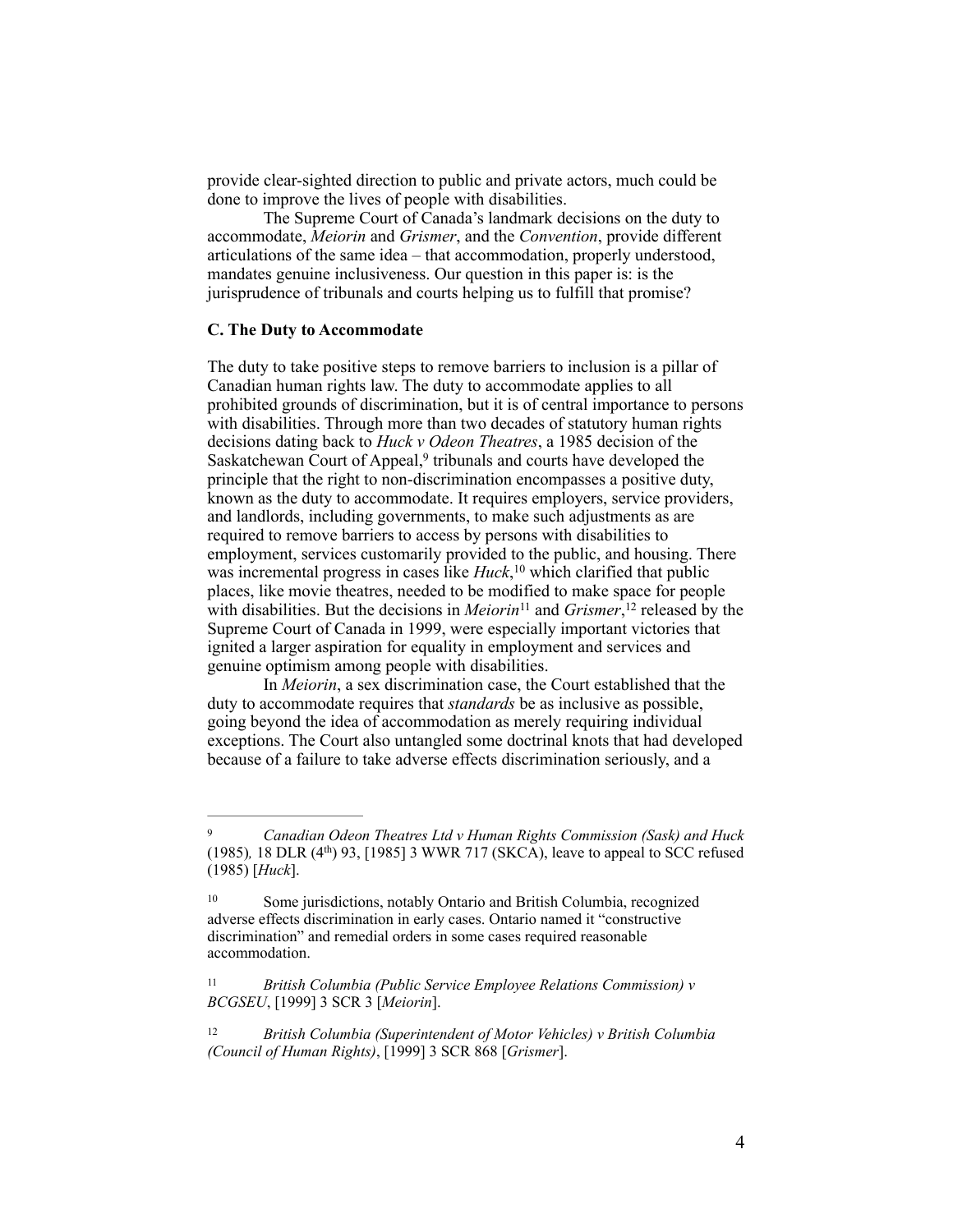conception of accommodation that did not go far enough.<sup>13</sup> Dianne Pothier described *Meiorin* as "a significant turning point in Canadian human rights law," because the Court accepted that "in all types of discrimination, the analysis has to start with scrutinizing general rules or standards claimed to be discriminatory. The Court understood that the particular case was about job definition constructed around traditional male norms, and that had to be directly confronted to advance equality for women."<sup>14</sup> Similarly, Yvonne Peters said:

> The Court's analysis in *Meiorin* represents a significant step forward in that it begins to redefine and reformulate the objectives of reasonable accommodation…*Meiorin* shifts the emphasis from the individual to the standard.15

In *Grismer*,<sup>16</sup> the Court confirmed that the accommodation analysis articulated in *Meiorin* applies to disability discrimination, and explained: "Accommodation refers to what is required in the circumstances to avoid discrimination. Standards must be as inclusive as possible."17

Together, *Meiorin* and *Grismer* raised reasonable expectations in the disability rights community that, going forward, human rights legislation would be interpreted liberally and purposively, to achieve its substantive equality goals, and more particularly, to:

• Treat adverse effects discrimination as no less serious or less worthy of remediation than direct discrimination;

 Although Pothier described *Meiorin* as a significant turning point, she also 14 cautioned that the *Meiorin* judgment gives mixed messages about how far antidiscrimination law can go in challenging dominant norms since, in her view, the judgment does not grapple sufficiently with the difference between the two branches of the old bifurcated approach, and suffers from confusion between the idea of accommodation through individual exceptions and the remaking of standards. Dianne Pothier, "BCGSEU: Turning a Page in Human Rights Law" (1999) 11:1 Const Forum 19 [Pothier].

<sup>&</sup>lt;sup>13</sup> See Shelagh Day & Gwen Brodsky, "The Duty to Accommodate: Who Will Benefit?" (1996) 75 Can Bar Rev 433 (the authors provide a critique of pre-*Meiorin* problems); Gwen Brodsky, Shelagh Day & Yvonne Peters, *Accommodation in the 21st Century* [\(March 2012\), online: Canadian Human Rights Commission www.chrc](http://www.chrc-ccdp.gc.ca)ccdp.gc.ca *(*the authors provide a fulsome discussion of the Court's decisions in *Meiorin* and *Grismer*).

<sup>&</sup>lt;sup>15</sup> Yvonne Peters, "From Tinkering to Transformation: Meiorin Breathes New Hope into Reasonable Accommodation" (Paper delivered at the Transforming Women's Equality: Equality Rights in the New Century Conference, Vancouver 4-7 November 1999) at 4, as cited in Pothier, above note 14 at 25*.*

<sup>&</sup>lt;sup>16</sup> *Grismer*, above note 12.

<sup>&</sup>lt;sup>17</sup> *Ibid* at para 22.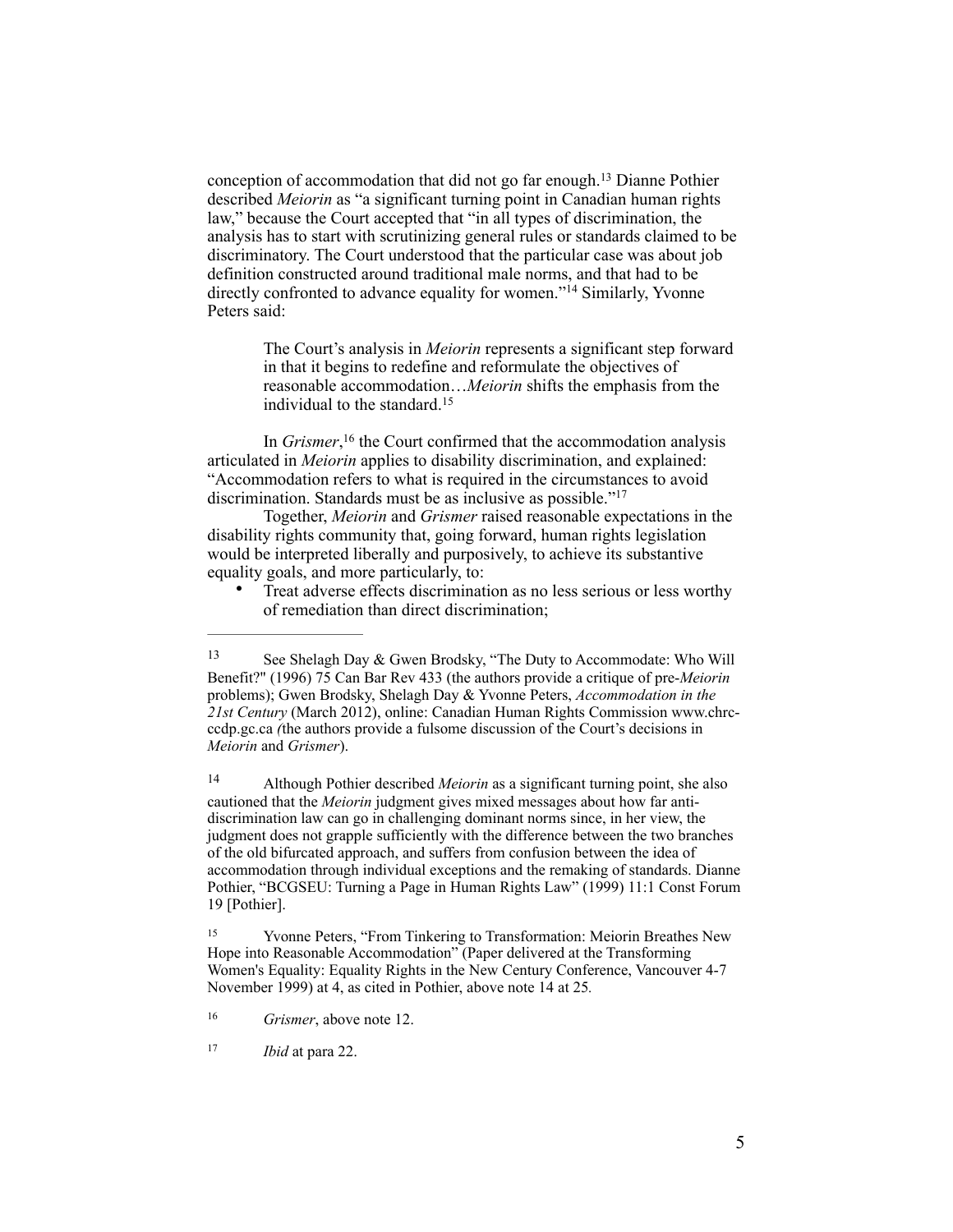- Avoid reducing the duty to accommodate to only after-the-fact, individual tinkering on the margins rather than challenging discriminatory norms;
- Require that disability discrimination embedded in facially neutral standards for services and employment, wherever possible, be tackled systemically and proactively, at the stage of their initial design;
- Maintain a strong analytical distinction between proof of discrimination and proof of justificatory criteria;
- Ensure that endeavours to justify the maintenance of exclusionary able-bodied norms are subjected to rigorous scrutiny;
- Resist formalistic methods of interpretation that do not advance the purpose of human rights legislation; and
- Provide meaningful remedies for discrimination, regardless of the form that the discrimination takes.

*Meiorin* made the first line of inquiry whether the norm can be disregarded altogether without any need to consider exceptions. This decision, followed by *Grismer*, represented the beginnings of a systemic approach to the duty to accommodate. 18

#### **D. The Promise Under Attack**

The promise that human rights legislation would take adverse effects discrimination seriously, and engage with systemic obstacles to equality, has been under attack. In the post-*Meiorin* and *Grismer* period of human rights litigation, respondents intensified their efforts to prevent complainants from advancing beyond the *prima facie* discrimination stage of a case, in order to avoid the requirement to demonstrate that they could not accommodate complainants without incurring undue hardship. The result has been new conflicts and confusion in the jurisprudence, particularly concerning the meaning of discrimination, and where the analytical line should be drawn between *prima facie* discrimination and justification.

# **1) A Divisive Question: Can Discrimination Exist Without Stereotypes?**

The most significant question that has emerged in the jurisprudence is whether the complainant must prove stereotyping to establish a *prima facie* case of discrimination. Repeatedly, respondents have sought to recall decision-makers to an old paradigm of discrimination that is solely concerned

<sup>&</sup>lt;sup>18</sup> Dianne Pothier, "Tackling Disability Discrimination at Work: A Systemic Approach" (2010) 4:1 MJLH 17 at 22  $& 27$  (a systemic approach to accommodation challenges able-bodied norms by contemplating diversity from the start. Systemic accommodation is founded on "inclusive thought…Such contemplation gives the duty to accommodate the potential to be genuinely transformative in challenging ablebodied norms, instead of limiting it to ad hoc minor modifications.")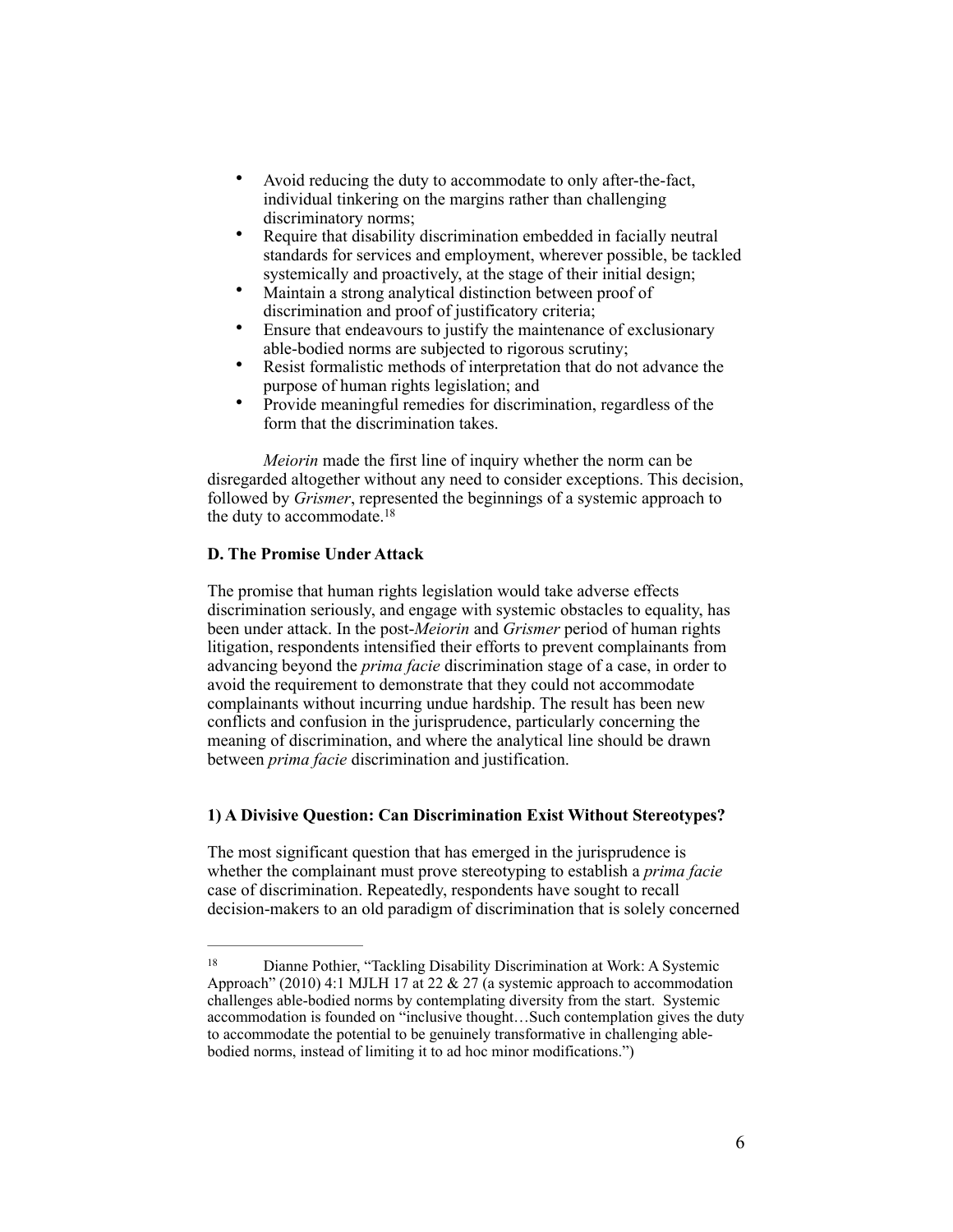with stereotyping. Despite the fact that this move entails rolling back the right to protection from adverse effects discrimination, well-established in Canadian human rights jurisprudence for over twenty five years, to pre-*Meiorin* days, decision-makers have been divided about how the issue should be resolved.

This can be seen, for example, in the Supreme Court of Canada's decision in *McGill University Health Centre (Montreal General Hospital).*<sup>19</sup> At issue in *McGill* was whether an automatic termination clause applied to persons absent from work for an extended period. The grievor had been absent from work for 36 months, because of health problems and was unable to return to work for a further indeterminate period. The employer had provided rehabilitation periods more generous than stipulated in the collective agreement.

In the Supreme Court of Canada, the majority addressed the issue as a question of undue hardship. Justice Deschamps explained, "[t]he duty to accommodate in the workplace arises when an employer seeks to apply a standard that is prejudicial to an employee on the basis of specific characteristics that are protected by human rights legislation."<sup>20</sup> This was, then, the majority's version of *prima facie* discrimination. Justice Deschamps then proceeded to apply the three steps established in *Meiorin*, to determine whether the termination was "reasonably necessary," in other words, whether further accommodation would cause undue hardship for the employer. The majority agreed with the Arbitrator that the employer had discharged its duty of reasonable accommodation. The majority considered various factors in assessing the question of undue hardship including, among other things, the length of the rehabilitation period negotiated by the parties. The Court viewed the period negotiated by the parties to be one factor when assessing the duty of reasonable accommodation, which, the majority explained, cannot be applied mechanically, but which may be taken into account in the overall assessment of the accommodation granted by the employer.

However, Abella J, with McLachlin CJ, and Bastarache J, concurring, would have allowed the appeal on the basis that there was no *prima facie* case of discrimination. Justice Abella imported into the definition of *prima facie* case, a requirement that the claimant prove that the impugned standard was based on stereotype. For Abella J, the issue in the *McGill* appeal was not whether the employer had accommodated the claimant sufficiently, but whether the claimant had satisfied the threshold onus of demonstrating that there was *prima facie* discrimination. According to Abella J, the claimant was required to show that she had been disadvantaged by employer conduct, which was *based on stereotypical or arbitrary assumptions about persons with disabilities.* In Abella J's judgment the terms stereotypical and arbitrary are apparently interchangeable. On her approach the employer was not

*McGill University Health Centre (Montreal General Hospital) v Syndicat des* <sup>19</sup> *employés de l'Hôpital général de Montréal*, 2007 SCC 4 [*McGill*].

*Ibid* at para 11. <sup>20</sup>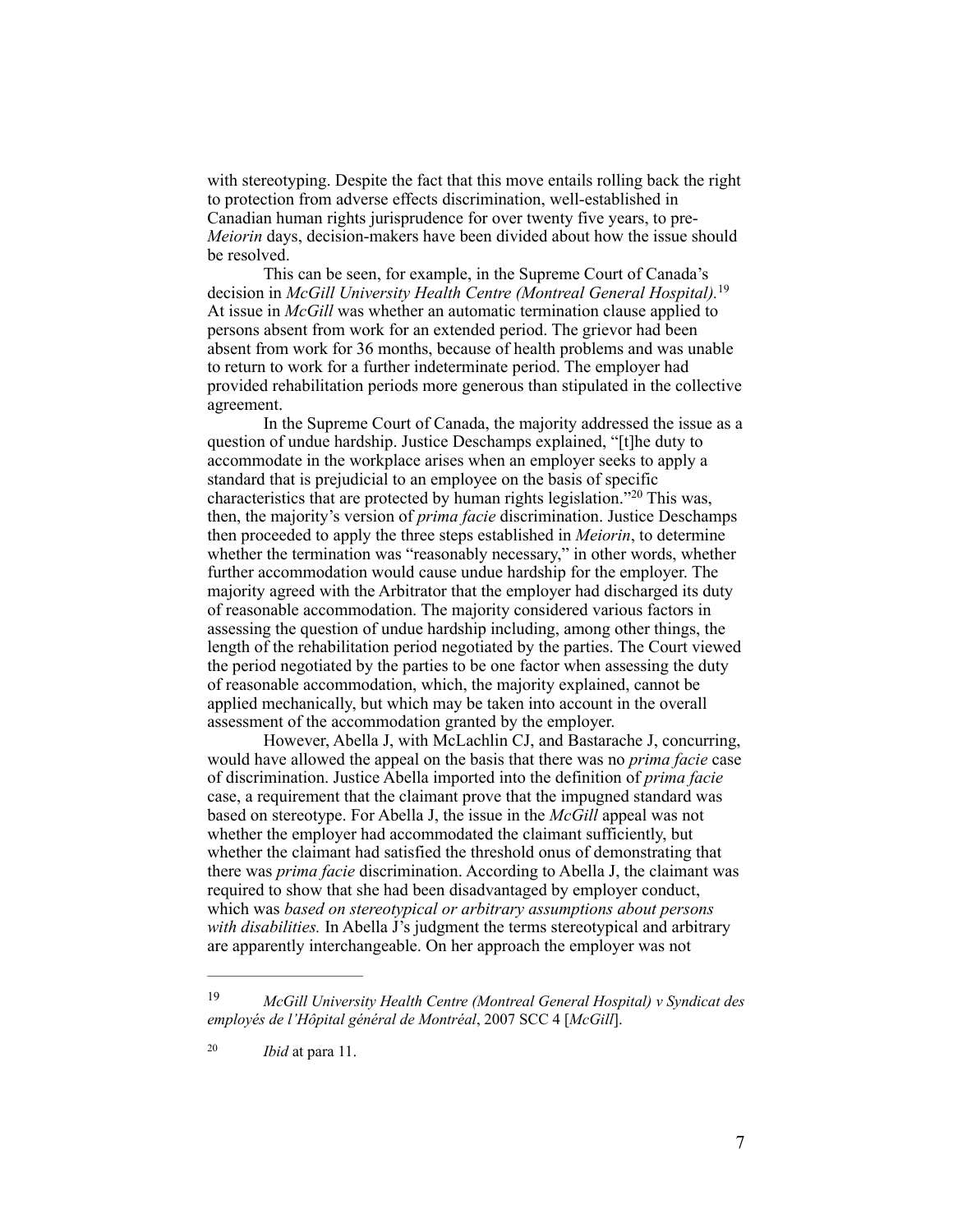required to justify the termination, even though termination was because of disability-related absence from work. Abella J wrote:

> There is no need to justify what is not, *prima facie*, discriminatory. Unlike Deschamps J., then, the issue for me is not whether the employer has made out the justification defence of having reasonably accommodated the claimant, but whether the claimant has satisfied the threshold onus of demonstrating that there is *prima facie* discrimination, namely, that she has been disadvantaged by the employer's conduct *based on stereotypical or arbitrary assumptions about persons with disabilities*, thereby shifting the onus to the employer to justify the conduct [emphasis added].<sup>21</sup>

To explain why automatic termination clauses are not discriminatory, Abella J asserts, "they are not arbitrary in the way we understand arbitrariness in the human rights context, that is, they do not unfairly disadvantage disabled employees because of *stereotypical attributions of their ability*."<sup>22</sup> This singular focus on stereotyping overlooks the possibility that such clauses may have a discriminatory effect on someone who has been required to be absent from work because of disability.

The approach of the majority in *McGill*, regarding what constitutes a *prima facie* case of discrimination, is consistent with *Meiorin* and *Grismer* and with the *O'Malley* framework. In *O'Malley*, the issue was the adverse effects of a scheduling requirement on the religious beliefs of an individual employee, Theresa O'Malley. A commonly stated version of what constitutes a *prima facie* case in a disability case, based on the *O'Malley* framework, is:

1. the employee has (or is perceived to have) a disability;

2. the employee received adverse treatment (sometimes stated as 'differential treatment' or 'adverse effects'); and

3. the employee's disability was a factor in the adverse treatment or adverse effects.

On the other hand, the approach of the minority in *McGill* represents a significant departure from the *O'Malley* framework. The minority approach purports to add a fourth step to what the complainant must prove. It is not enough that disability was a factor in the adverse treatment experienced by a person with a disability. The complainant must go further to show that the adverse treatment and the disability are linked by stereotyping.

The issue of what constitutes a *prima facie* case of discrimination is important because insistence on either a too-limited conception of discrimination, or a misallocation of the burden of proof, may mean that the respondent's obligation to rigorously justify systemic obstacles to substantive

 $21$  *Ibid* at para 53.

*Ibid* at para 56. <sup>22</sup>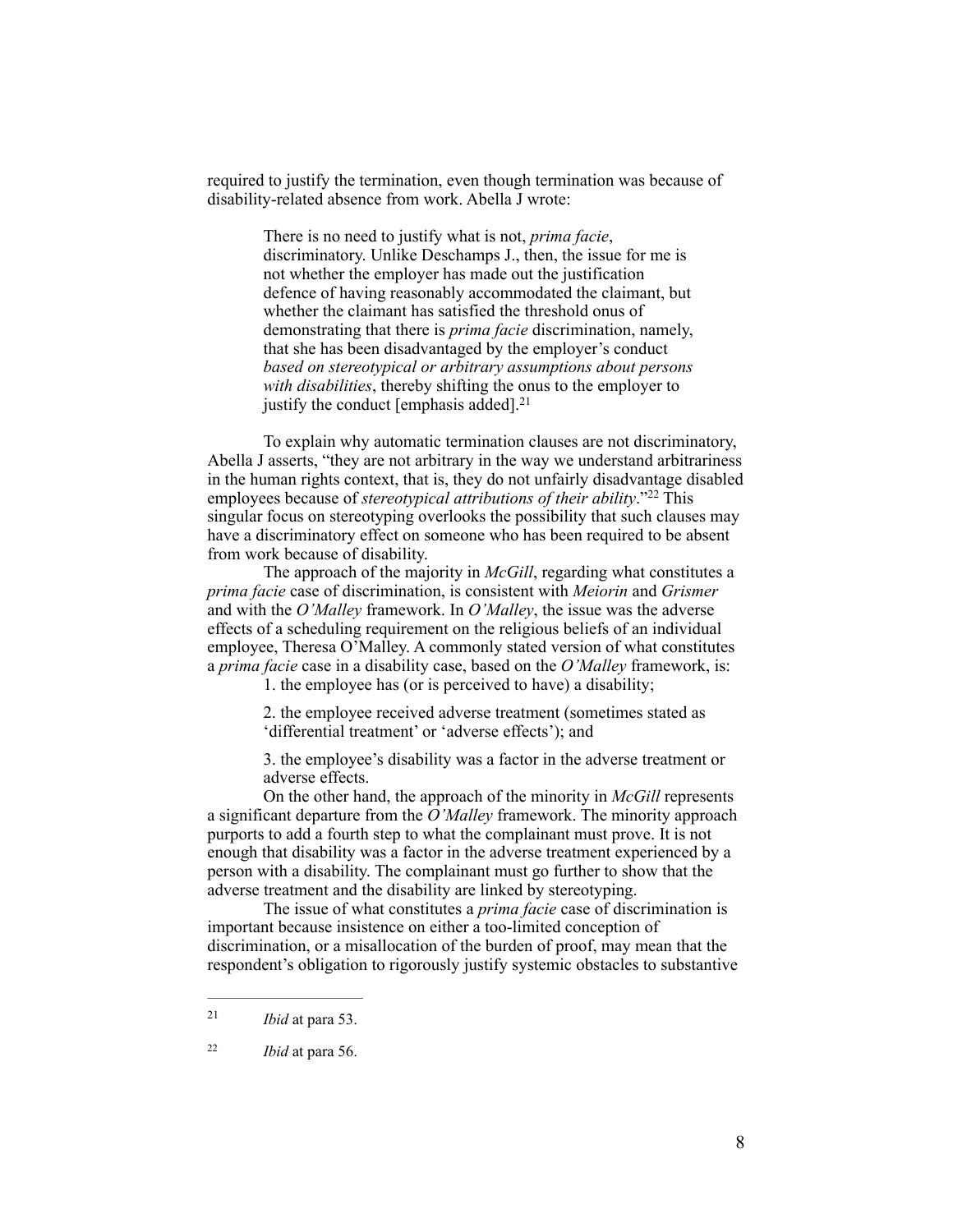equality, against the standard of undue hardship, is never reached. More particularly, if the complainant cannot discharge the burden of establishing a *prima facie* case, the respondent is able to avoid having to answer the question: is there a way that the adverse effect could be avoided, without causing undue hardship for the respondent?

#### **2) Adverse Effects Discrimination Must Not be Rendered Inactionable**

There are various reasons why it would be wrong to make stereotyping an essential element of what a claimant must prove to establish a *prima facie* case of discrimination.<sup>23</sup> The central objection to making stereotyping an essential element of a *prima facie* case of discrimination is that stereotyping is grounded in an insufficient understanding of discrimination. In particular, discrimination as stereotyping does not work for adverse effects discrimination: it simply misses the mark. Although some disability discrimination arises because of the attribution of inaccurate group-based generalizations (stereotype), a lot of disability discrimination takes the form

See for example, *Coast Mountain Bus Company Ltd v National* <sup>23</sup> *Automobile, Aerospace, Transportation and General Workers of Canada (CAW-Canada), Local 111*, 2010 BCCA 447 (some decision-makers have declined to apply the minority decision in *McGill*; *National Automobile, Aerospace, Transportation and General Workers of Canada (CAW - Canada) Local 111 v Coast Mountain Bus Company (No 9)*, 2008 BCHRT 52, at paras 472-73 (the decision maker explicitly relied on *Eaton*, and found that stereotype is not the only source of discrimination, and that in some cases failing to accommodate the real characteristics of disabled persons may be the source of discrimination The Tribunal thus concluded that the employer's Attendance Monitoring Program was an instance of systemic discrimination against persons with disabilities because it failed to accommodate their needs; *Coast Mountain Bus v CAW Canada,* 2009 BCSC 396 at paras 97-99 **(**on judicial review of the Tribunal's decision the BC Supreme Court found that the Tribunal erred in finding systemic discrimination because its reasoning was contrary to the opinion of Abella J in *McGill* and the Program was not based on stereotypical or arbitrary assumptions. The Court did, however, uphold some of the individual complaints in the case)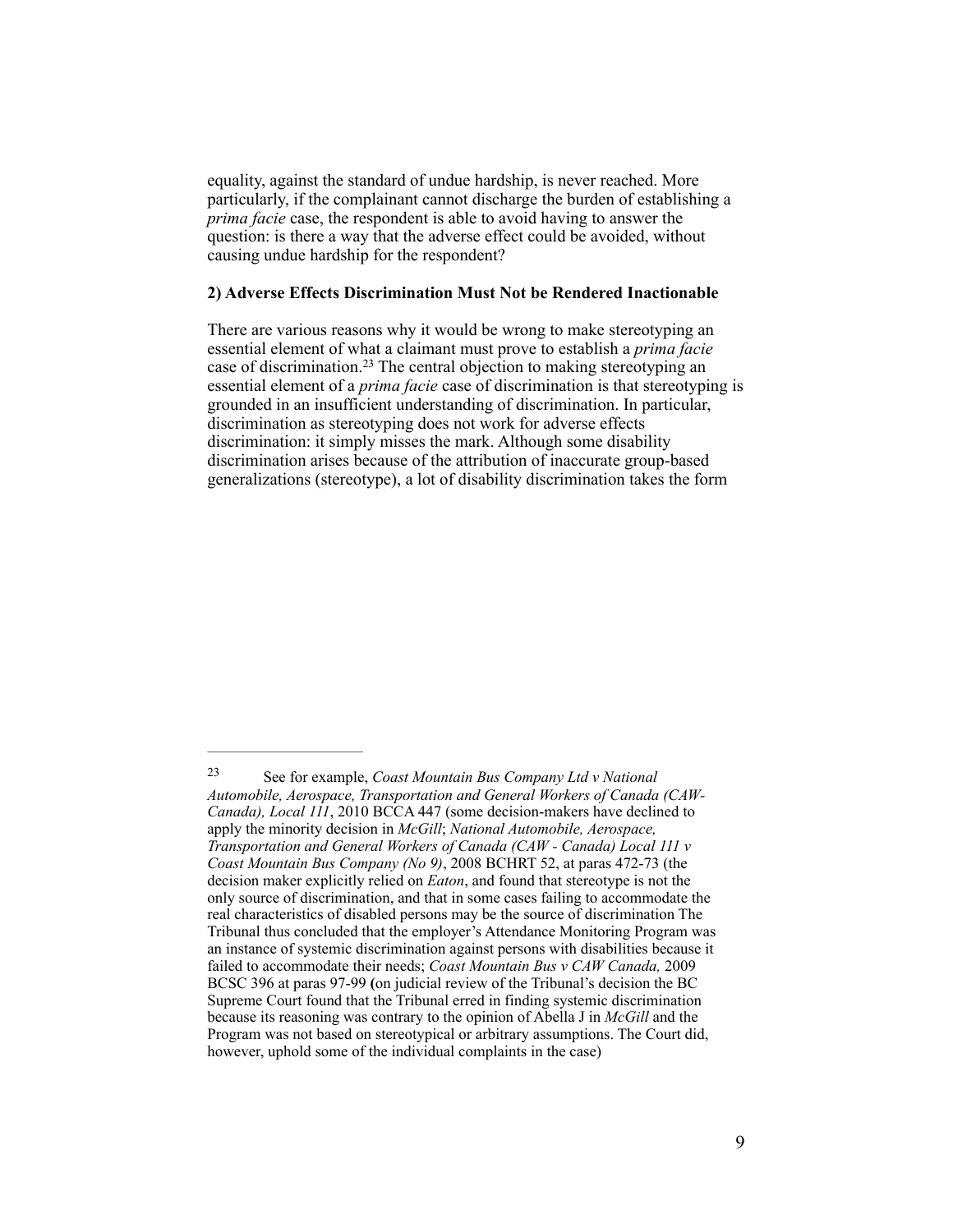of facially neutral standards that simply fail to take people with disabilities into account. 24

Although the case law does not really define stereotype, it can be inferred that what decision-makers have in mind, when they refer to stereotyping, is quite often a generalization or misconception about a group or an individual, based on characteristics related to human rights grounds such as disability or sex. The Supreme Court of Canada has said, "[a] stereotype may be described as a misconception whereby a person or, more often, a group is unfairly portrayed as possessing undesirable traits, or traits which the group, or at least some of its members, do not possess."<sup>25</sup>

Although discrimination as stereotyping, so defined, works for cases of direct discrimination, in which a misconception or negative generalization about the group is made explicit, it does not work for the analysis of adverse effects discrimination. In adverse effects discrimination the group generalization is rendered invisible, or at least less easily visible, by the very facial neutrality of the standard in issue. Thus, an insistence on proof of stereotyping risks rendering adverse effect discrimination inactionable.

Furthermore, discrimination defined as stereotyping does not yield effective remedies for disability discrimination. Typically, the proposed

*Eaton v Brant County Board of Education*, [1997] 1 SCR 241 [*Eaton*] (this 24 insight is captured by the words of Sopinka J:

The principal object of certain of the prohibited grounds is the elimination of discrimination by the attribution of untrue characteristics based on stereotypical attitudes relating to immutable conditions such as race or sex*. In the case of disability, this is one of the objectives. The other equally important objective seeks to take into account the true characteristics of this group which act as headwinds to the enjoyment of society's benefits and to accommodate them.* Exclusion from the mainstream of society results from the construction of a society based solely on "mainstream" attributes to which disabled persons will never be able to gain access. Whether it is the impossibility of success at a written test for a blind person, or the need for ramp access to a library, the discrimination does not lie in the attribution of untrue characteristics to the disabled individual. The blind person cannot see and the person in a wheelchair needs a ramp. Rather, it is the failure to make reasonable accommodation, to fine-tune society so that its structures and assumptions do not result in the relegation and banishment of disabled persons from participation, which results in discrimination against them. *The discrimination inquiry which uses "the attribution of stereotypical characteristics" reasoning as commonly understood is simply inappropriate here.* It may be seen rather as a case of reverse stereotyping which, by not allowing for the condition of a disabled individual, ignores his or her disability and forces the individual to sink or swim within the mainstream environment. It is recognition of the actual characteristics, and reasonable accommodation of these characteristics which is the central purpose of s. 15(1) in relation to disability [emphasis added] at para 67).

*Law v Canada (Minister of Employment and Immigration)*, [1999] 1 SCR 25 497 at para 64 [*Law*].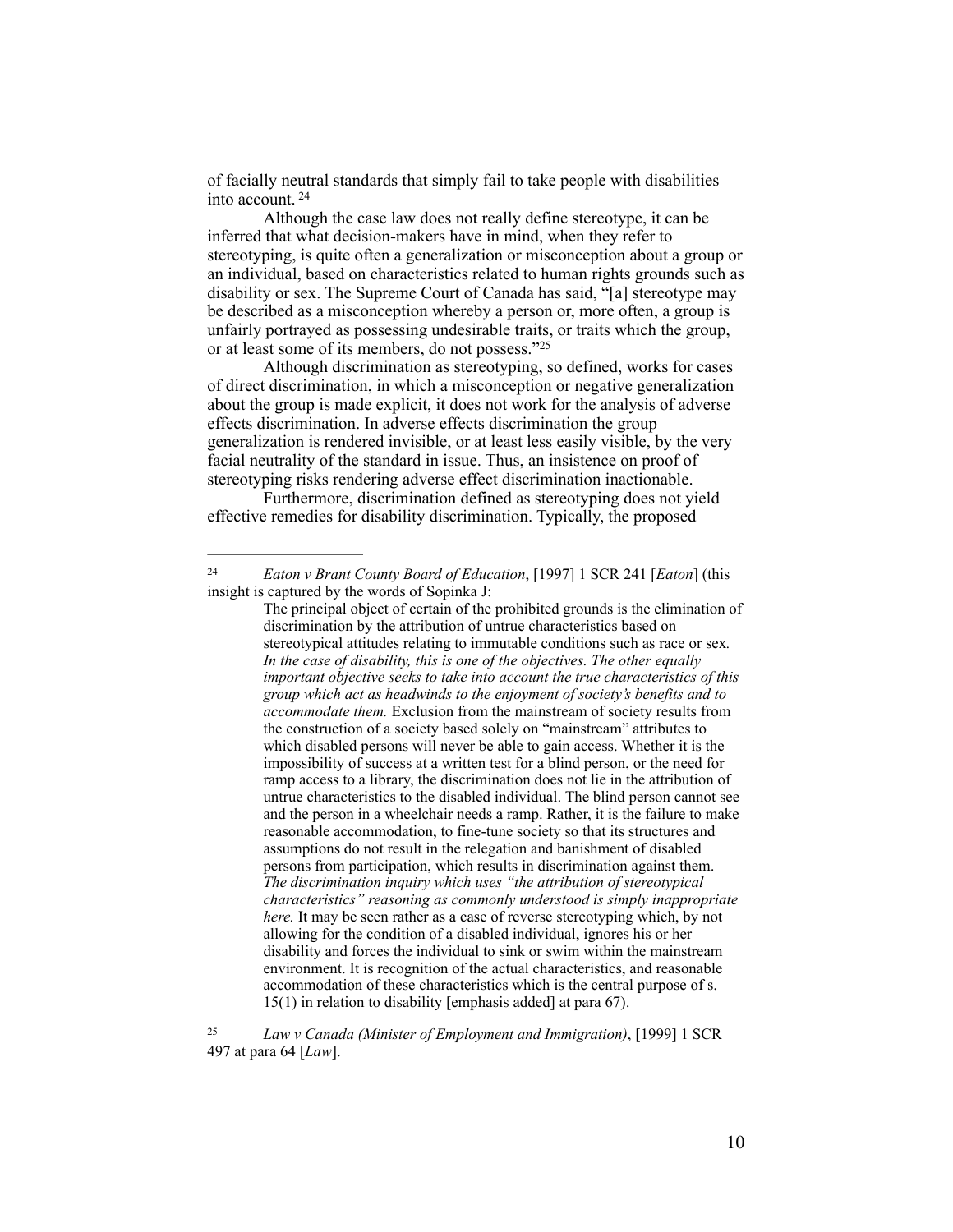antidote to discrimination through stereotyping (the deployment of inaccurate generalizations) is to ignore group characteristics ostensibly so that individuals may be judged on their merits rather than their group characteristics. There are many circumstances in which liberation from stereotyping, and being treated the same as non-disabled persons, is precisely what persons with disabilities need. However, in other circumstances, it is some form of accommodation that is required, whether it be individual or systemic.

Accommodation, rather than ignoring disability, demands a focus on disability and a quest for the means to achieve inclusion. If we say either that a complainant must prove stereotyping, or that the absence of stereotyping can constitute a complete defence to a *prima facie* case of discrimination, this changes the definition of discrimination, taking human rights law backwards to a time long before cases such as *O'Malley* and *Meiorin*, when adverse effects discrimination had not yet been recognized as actionable in law. Introducing stereotyping as part of the definition of discrimination, regardless of who bears the onus of proof, will likely result in defeat of a claim of adverse effects discrimination.

If stereotyping is an essential element of discrimination, many human rights decisions have been silently over-ruled.<sup>26</sup> Not only was there a complete absence of reference to stereotyping in *Meiorin*, it is clear from the reasons of McLachlin J, as she then was, that the Court was not operating on an understanding that the case was about protection from stereotyping.

*Meiorin* reveals another understanding of the purpose of human rights legislation, namely the elimination of the "systemic discrimination"<sup>27</sup> which occurs through the application of facially neutral exclusionary *standards* that fail to take into account the real characteristics of a group. The Court explained:

> Employers designing workplaces owe an obligation to be aware of both the differences between individuals, and differences that characterise groups of individuals. Employers designing workplace standards...must build conceptions of equality into workplace standards...standards governing the performance of work should be designed to reflect all members of society, in so far as reasonably possible. 28

*Ibid* at para 68. <sup>28</sup>

See for example, *Ontario (Human Rights Commission) v Simpsons Sears*, 26 [1985] 2 SCR 536 [*O'Malley*] and *Eldridge v British Columbia Attorney General)*, [1997] 3 SCR 624 [*Eldridge*] (to find that the facts of these cases demonstrate any stereotyping would require an incredible stretch). See *Vriend v Alberta*, [1998] 1 SCR 493 at para 72 ("it is not *only* through the 'stereotypical application of presumed group or personal characteristics' that discrimination can occur…."). See also *Gosselin v Quebec (Attorney General)*, 2002 SCC 84 at paras 115-20.

*Meiorin*, above note 11 at para 41. <sup>27</sup>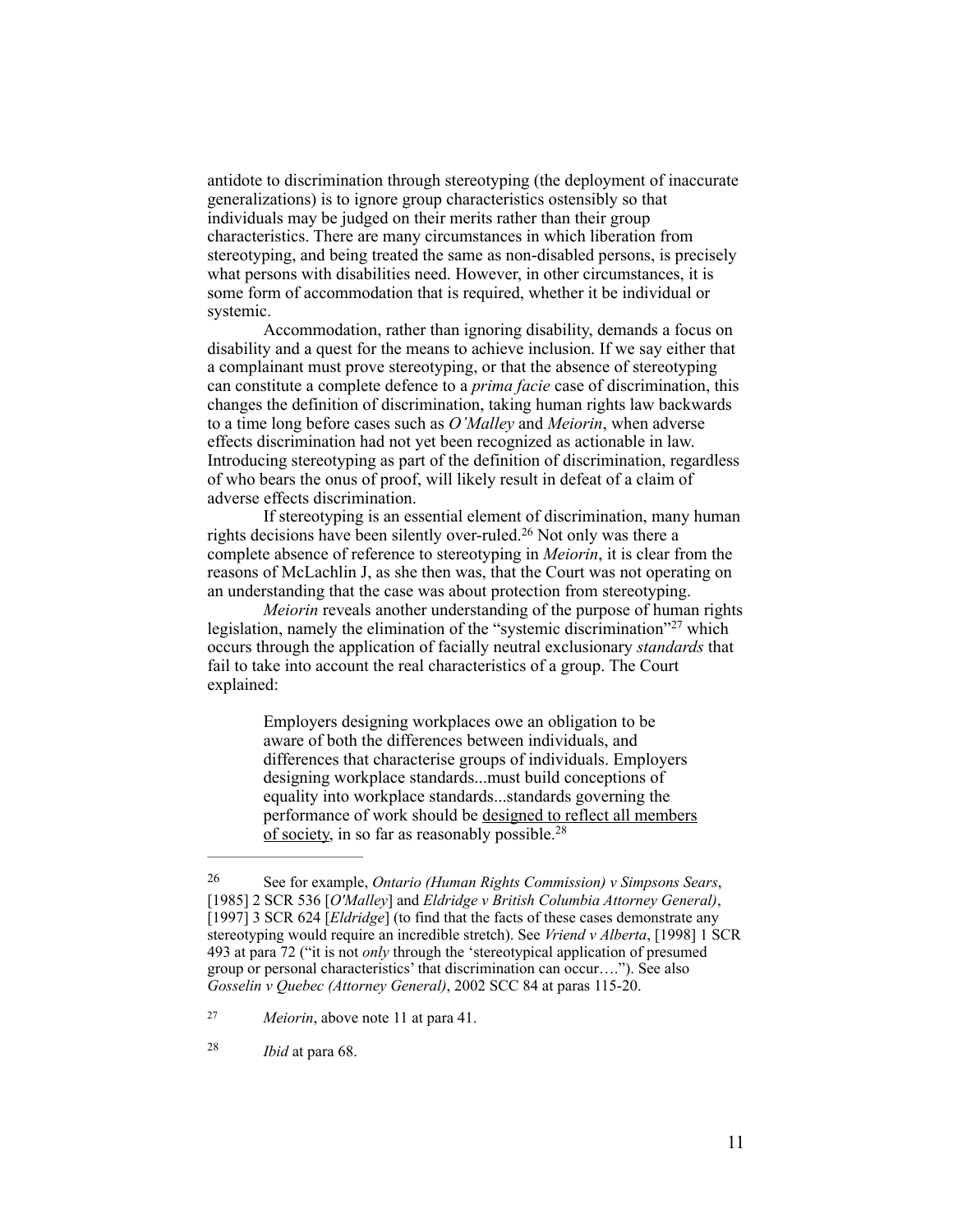As the Supreme Court understood in *Meiorin*, addressing discrimination is not only about the avoidance of differential treatment based on stereotypes, with possibly a bit of affordable,<sup>29</sup> individual after-the-fact accommodation added on. Addressing discrimination also entails dealing with "the effects of systemic discrimination,"<sup>30</sup> "rigorously assessing" standards that have adverse effects on groups protected by human rights grounds,  $31$  and challenging "deep seated beliefs about the intrinsic superiority of such characteristics as mobility and sightedness" and the "legitimacy" of standards that systematically privilege certain characteristics over others.<sup>32</sup> It is crucial to people with disabilities, and the project of advancing their substantive equality rights, that these insights about discrimination not be shut out by a definition of discrimination that, once again, is too narrowly and exclusively focused on stereotyping.

# **3) The Analytical Distinction between** *Prima Facie* **Case and the BFOR Defence Must Be Maintained**

Reducing the definition of discrimination to stereotyping transcends the question of where the line should be drawn between *prima facie* discrimination and justification. But *McGill* also raises the issue of reversing the burden of proof for making out a justificatory defence. A requirement for proof of stereotyping can too easily slide into a requirement that the complainant prove, in order to make out a *prima facie* case, that the respondent's conduct was not justified. This can be seen in the minority judgment of Abella J in *McGill*, in that the terms 'stereotyping' and 'arbitrariness' are used somewhat interchangeably. Arbitrariness is concerned with the reasonableness of the respondent's intention or purpose and the fit or rational connection between means and purpose. It goes to justification, and as such is a BFOR issue.<sup>33</sup> If the burden of proof is misallocated this can be another way of filtering out meritorious claims. The majority in *McGill* respects the analytical distinction between a *prima facie* case of discrimination, putting the respondent to the test of justifying its decision not to provide further accommodation. However, the minority conflates the *prima facie* case and the BFOR defence by adding to the claimant's burden the responsibility of proving that the discrimination is arbitrary. Any erosion of the analytical distinction between *prima facie* case and justificatory

- *Ibid* at para 41. <sup>29</sup>
- *Ibid* at paras 41-42. <sup>30</sup>
- <sup>31</sup> *Ibid* at para 42.
- *Ibid* at para 41. <sup>32</sup>

 See *ibid* at para 54; *Grismer*, above note 12 at para 20 (It corresponds to 33 steps one and two of the BFOR analysis).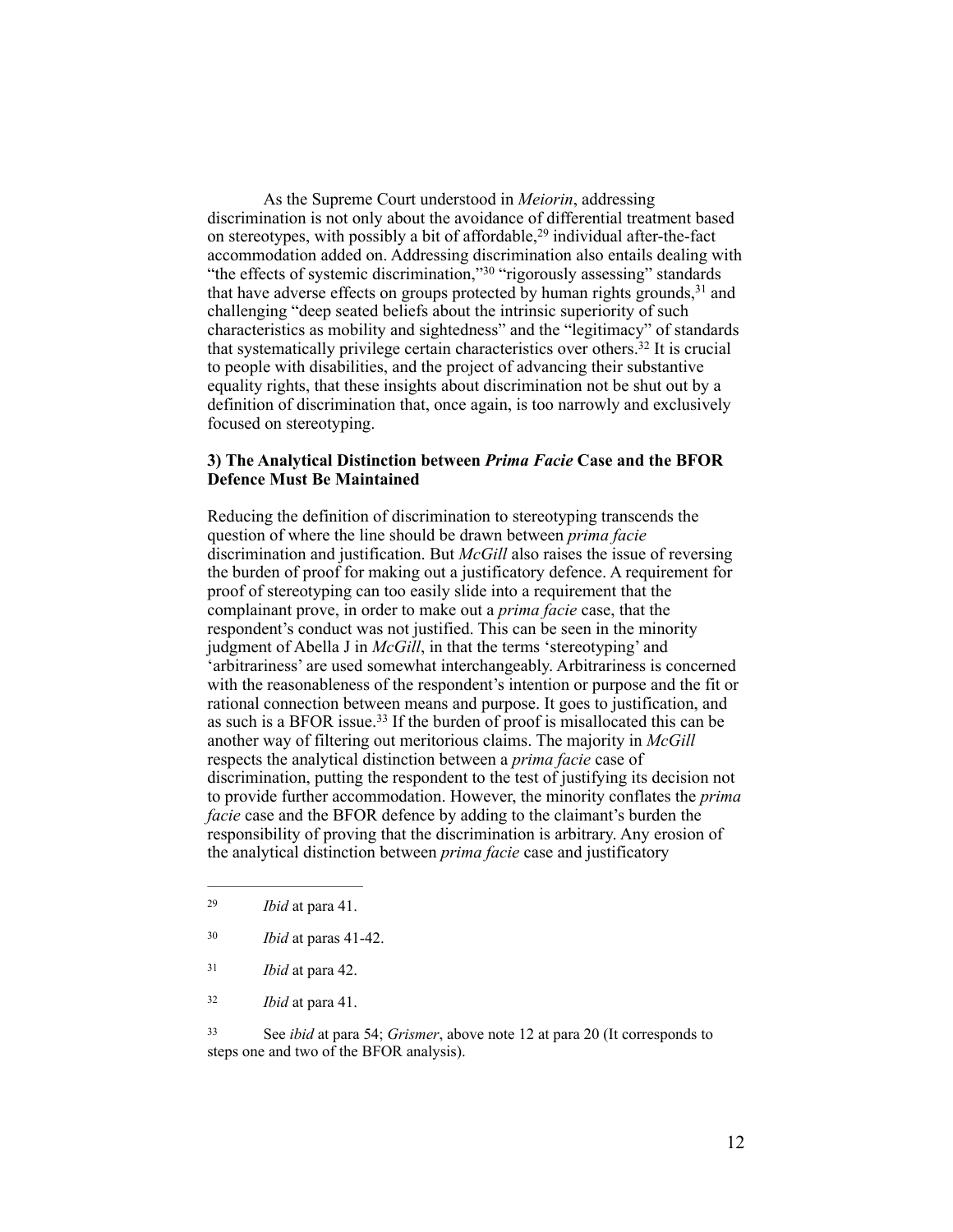considerations risks weakening the scrutiny of the respondents' justificatory arguments, and may shield the respondent from the duty of showing that it has accommodated to the point of undue hardship. Ultimately, the danger is that statutory human rights protections are reduced to providing protection only against blatant bigotry.34

#### **a) Proof of Stereotyping or Arbitrariness is not Mandated by the Charter**

It has been argued by respondents that section 15 *Charter* jurisprudence mandates proof of stereotyping or arbitrariness as an essential element of the definition of discrimination. Respondents have placed particular reliance on the *Law* case to argue that, to establish a *prima facie* case, stereotyping must

See *British Columbia (Public Service Agency) v BCGSEU*, 2008 BCCA 357, 34 leave to appeal to SCC refused, [2008] SCCA No 460 (QL) [*Gooding* BCCA] (this is a concrete example of the difference it can make to reverse the onus of proof. The British Columbia Court of Appeal excused the employer from having to justify the termination of an employee whose misconduct was attributable to alcohol dependency. *Gooding* not only erodes the analytical distinction between *prima facie* case and justificatory arguments, but revises the definition of discrimination to mean intentional discrimination. This flies in the face of established human rights jurisprudence recognizing that a lack of intention to discriminate does not negate discrimination. Although recent decisions of the Ontario and British Columbia Courts of Appeal circumvent the minority decision in *McGill* SCC, it is not without influence). See *Honda Canada Inc v Keays*, [2008 SCC 39](http://www.lexisnexis.com:80/ca/legal/search/runRemoteLink.do?langcountry=CA&linkInfo=F%2523CA%2523SCC%2523onum%252539%2525decisiondate%25252008%2525year%25252008%2525sel1%25252008%2525&risb=21_T11863483771&bct=A&service=citation&A=0.808916762826235) at para 71; *International Forest Products Ltd v Sandhu*, 2008 BCCA 204; *Mortillaro v Ontario (Minister of Transportation)*, 2011 HRTO 310; *Dufferin-Peel Catholic District School Board v OECTA* [\(2008\),](http://www.lexisnexis.com:80/ca/legal/search/runRemoteLink.do?langcountry=CA&linkInfo=F%2523CA%2523OLAA%2523year%25252008%2525sel1%25252008%2525ref%2525508%2525&risb=21_T11868457208&bct=A&service=citation&A=0.9487168566182149) 177 LAC (4th) 362*; Baum v City of Calgary*, [2008 ABQB 791;](http://www.lexisnexis.com:80/ca/legal/search/runRemoteLink.do?langcountry=CA&linkInfo=F%2523CA%2523ABQB%2523onum%2525791%2525decisiondate%25252008%2525year%25252008%2525sel1%25252008%2525&risb=21_T11868457208&bct=A&service=citation&A=0.8572824938663978) *Goode v Interior Health Authority*, 2010 BCHRT 95; *Boehringer Ingelheim (Canada) Ltd/Ltée v Kerr*[, 2010 BCSC 427, aff'd 2011 BCCA 266;](http://www.canlii.org/eliisa/highlight.do?text=Boehringer+Ingelheim+%2528Canada%2529+Ltd.+v.+Kerr+&language=en&searchTitle=Search+all+CanLII+Databases&path=/en/bc/bcsc/doc/2010/2010bcsc427/2010bcsc427.html) *Cassidy v Emergency Health and Services Commission and others (No 2)*, 2008 BCHRT 125, judicial review allowed, 2011 BCSC 1003; *USW, Local 1-423 v Weyerhaeuser*, 2009 BCHRT 328; *CSWU Local 1611 v SELI Canada and others (No 8)*, 2008 BCHRT 436, judicial [review by BCSC requested, Vancouver Registry S-090740 \(These are numerous cases](http://www.canlii.org/en/bc/bchrt/doc/2008/2008bchrt125/2008bchrt125.html)  in which courts and tribunals have referred to the minority decision in *McGill*. Because the cases are quite fact specific it is beyond the scope of this paper to analyze each one. However, it is fair to say that in numerous cases respondents have relied heavily on the minority decision in *McGill* and that decision-makers have felt it necessary to either apply or distinguish *McGill*. Fortunately, the *Gooding* decision by the British Columbia Court of Appeal is rarely mentioned by decision-makers, and in *Weyerhaeuser* it was distinguished as having "turned on its unique facts." It appears to be accepted by both union-side and employer-side lawyers that *Gooding* is not good law).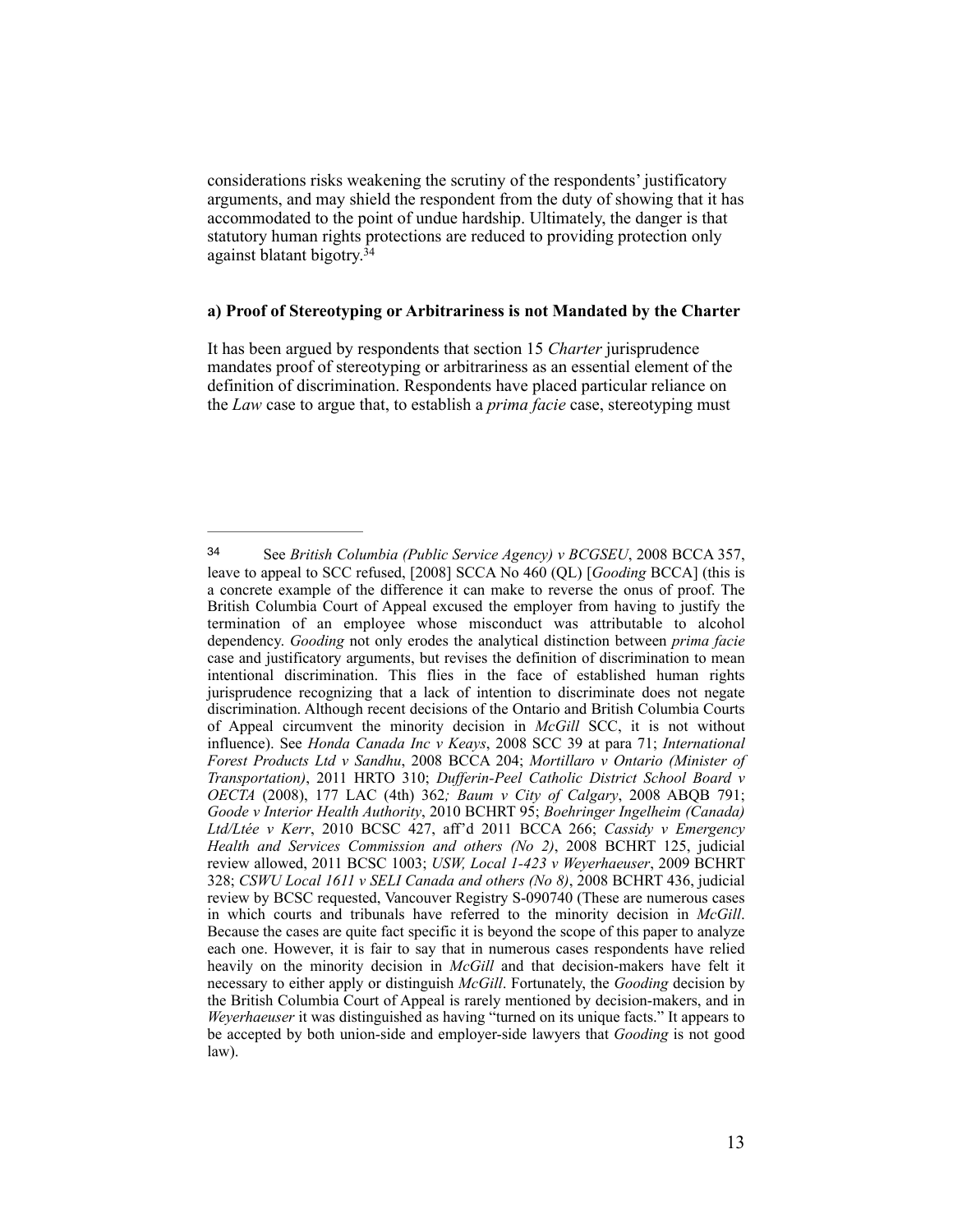be proven.<sup>35</sup> This is ironic because *Meiorin* and Grismer, which were both decided after *Law*, make no mention of the *Law* framework. *Meiorin* and *Grismer*, as indicated above, applied the *O'Malley* framework for determining what constitutes *prima facie* discrimination. Therefore, it makes no sense to claim that *Law*, a section 15 *Charter* case, altered the jurisprudence with regard to interpretation of human rights legislation. Furthermore, a closer look at section 15 *Charter* jurisprudence reveals that this is not an accurate account even of the requirements of a section 15 analysis. Proof of an underlying stereotype is not a requirement imposed by section 15 *Charter* jurisprudence. Understanding where we are on this question requires actually going back to the *Law* case.

In *Law*, the Supreme Court identified contextual factors<sup>36</sup> which, it indicated, could be of assistance in determining whether a law which has adverse effects based on a listed ground, discriminates in a substantive sense or, in other words, infringes human dignity. In *Law*, the Court used the concepts, substantive discrimination and infringement of human dignity interchangeably.

In statutory human rights cases, respondents have attempted to impose the contextual factors in *Law* as though they amounted to a *legal test*, something

<sup>&</sup>lt;sup>35</sup> Law, above note 25. The case law reveals uncertainty and differences of opinion among courts and tribunals about whether and how the *Law* contextual factors apply in the statutory human rights context, particularly in cases decided prior to 2008 when the Supreme Court of Canada issued its decision in *R v Kapp,* 2008 SCC 41 [*Kapp*], discussed below. *Gwinner v Alberta (Human Resources and Employment)*, 2002 ABQB 685, aff'd 2004 ABCA 210, leave to appeal to SCC refused [2004] SCCA No 342 (QL); *BCGEU v British Columbia (Public Service Employee Relations Comm)*, 2002 BCCA 476; *British Columbia Public School Employers' Assn v British Columbia Teachers' Federation*, 2003 BCCA 323; *Vancouver Rape Relief Society v Nixon (No 2)*, 2005 BCCA 601, leave to appeal to SCC refused, [2006] SCCA No 365 (QL); *Health Employers Assn of British Columbia v BCNU*, 2006 BCCA 57, leave to appeal to SCC refused, [2006] SCCA No 139 (QL); *Kemess Mines Ltd v IUOE, Local 115*, 2006 BCCA 58, leave to appeal to SCC refused, [2006] SCCA No 140 (QL) (these are leading pre-*Kapp* cases concerning the application of *Law* SCC).

The contextual factors are concerned with (a) pre-existing disadvantage, 36 stereotyping, prejudice or vulnerability; (b) the correspondence between the ground or grounds on which the claim is based and actual need, capacity, or circumstances; (c) ameliorative purpose or effects of the impugned law on a more disadvantaged person or group in society; (d) the nature and scope of the interest affected.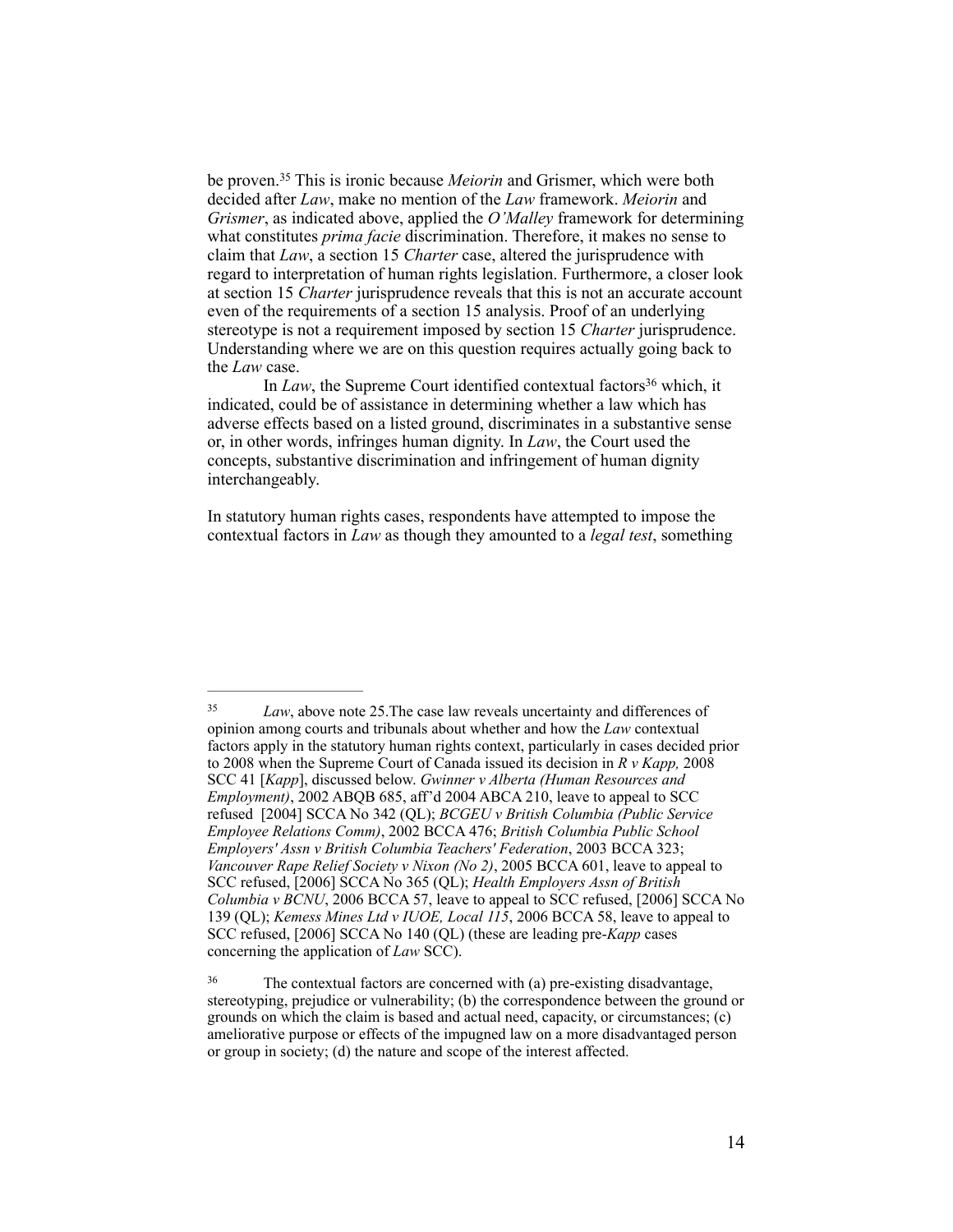to be added on to *prima facie* case.<sup>37</sup> The 'correspondence' factor set out in *Law* can be particularly problematic because it is roughly equivalent to the idea of stereotyping. Is the group-based distinction grounded in an inaccurate generalization about need, capacity, or circumstance, or does it, in fact, correspond to need, capacity, or circumstance?

*Law*, however, did not make stereotyping an essential ingredient of the definition of discrimination. The Court acknowledged in *Law*, that substantive discrimination may manifest without regard to any of the contextual factors to which the Court referred.<sup>38</sup> Law presents the application of stereotypical characteristics, and the "effect of perpetuating or promoting the view that the individual is less capable, or less worthy of recognition" as *alternative* bases for finding discrimination. Support for the proposition that stereotype is not a prerequisite to a finding of discrimination can be found throughout the Court's section 15 equality jurisprudence.<sup>39</sup>

When considering the question of what *Law* means today for the interpretation of human rights legislation, account must also be taken of the fact that a lot has transpired in section 15 jurisprudence since *Law*. In the post-*Law* cases of *Kapp*<sup>40</sup> and *Withler*,<sup>41</sup> the Supreme Court confirmed that the contextual factors in *Law* are not to be rigidly applied as a *legal test*. In *Kapp* and *Withler*, the Court also confirmed that discrimination may result not

Leslie A Reaume, "Postcards from O'Malley: Reinvigorating Statutory 37 Human Rights Jurisprudence in the Age of the Charter" in Fay Faraday, Margaret Denike & Kate Stephenson, eds, *Making Equality Rights Real: Securing Substantive Equality under the Charter* (Toronto: Irwin Law, 2006) 373; Karen Schucher & Judith Keene, *Statutory Human Rights and Substantive Equality - Why and How to Avoid the Injury of the Law Approach* (Toronto: LEAF, 2007) (scholars have expressed concerns about the negative implications for complainants of importing the *Law*  contextual factors into the analysis of discrimination in statutory human rights context. Reaume, Schucher, and Keene all agree that the *Law* contextual factors "test" should only be imported into a human rights case when doing so furthers substantive equality – the purpose of human rights statutes. At the same time, both argue that allowing *Law* to dominate the adjudication of complaints is inappropriate for several reasons. Central concerns identified by Reaume, Schucher, and Keene include, undermining the Codes' purpose of facilitating access to justice by rigidly applying overly complicated tests, elevating the claimant's evidentiary burden, and shifting the evidentiary burden to require complainants to disprove respondent defences at the *prima facie* case stage of a complaint. See Denise Réaume, "Defending the Human Rights Codes from the *Charter*" 9 JL & Equality 67 (the author against the importation of *Law*'s contextual factors into statutory human rights adjudication).

<sup>&</sup>lt;sup>38</sup> *Law*, above note 25 at para 62.

See above note 26. <sup>39</sup>

*Kapp*, above note 35. <sup>40</sup>

*Withler v Canada (AG)*, 2011 SCC 12 [*Withler*]. <sup>41</sup>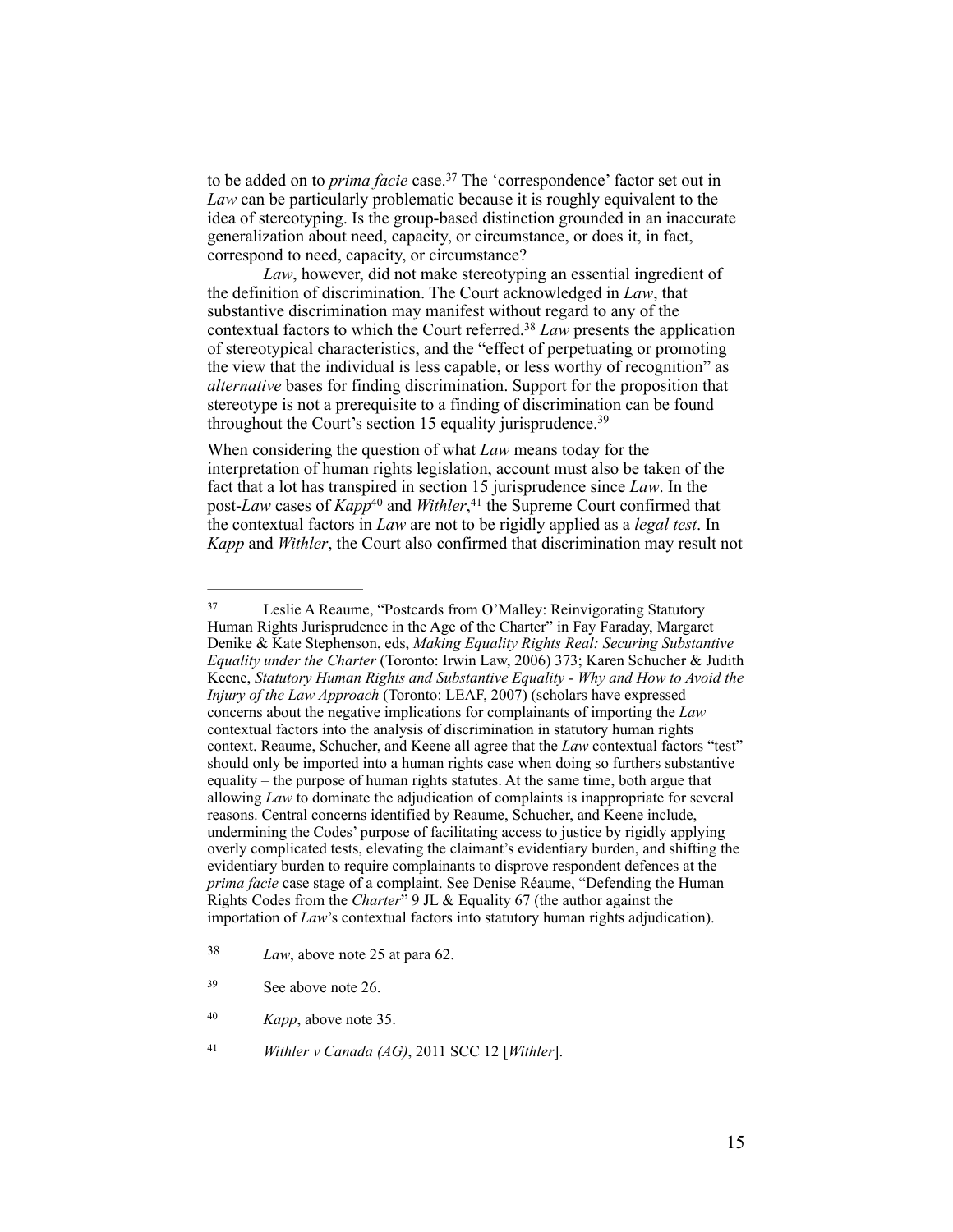only from stereotyping, but also from the perpetuation of pre-existing groupbased disadvantage. 42

It is to be hoped that the post-*Law* pronouncements by the Supreme Court will diminish respondent claims that there can be no discrimination without proof of stereotyping. Recently, particularly since *Kapp* and *Withler*, courts and tribunals have begun to demonstrate confidence that, in statutory human rights cases, it is neither necessary to make stereotyping an indispensable element of *prima facie* discrimination, nor to apply the contextual factors in  $Law$  as though they constituted a rigid legal test.<sup>43</sup> In most cases of alleged disability discrimination, it *will* be self-evident that

 *Ontario (Disability Support Program) v Tranchemontagne*, 2010 ONCA 593 43 [*Tranchemontagne* ONCA] (in this regard, the decision of the Ontario Court of Appeal is significant. The challenge in *Tranchemontagne* was to a statutory human rights complaint concerning the exclusion from Ontario's Disability Support Program of people suffering from drug or alcohol dependency as their sole disability. The question of what is required to establish a *prima facie* case of discrimination was hotly contested.

Although the Court of Appeal cited Justice Abella's minority decision in *McGill* with approval, the Court did not actually apply Justice Abella's approach in *McGill*. Rather than adopting an exclusive focus on stereotyping, the Ontario Court of Appeal recognized that discrimination consists of a grounds-based distinction that "creates disadvantage by stereotyping, *or* perpetuating disadvantage or prejudice." Further, instead of holding that the complainant must prove either of these things as a free-standing requirement in the analysis of *prima facie* case, the Court found that in most cases "an inference of stereotyping, or perpetuating disadvantage or prejudice" will arise based on the claimant's evidence showing that a distinction based on a prohibited ground creates a disadvantage, at para 121).

*Kapp*, above note 35 at paras 22-24; *Withler*, *ibid* at paras 35-37 (in *Kapp*, 42 the Court cites Sophia Reibetanz Moreau, "Equality Rights and the Relevance of Comparator Groups" (2006) 5 JL & Equality 81; Daphne Gilbert & Diana Majury, "Critical Comparisons: The Supreme Court of Canada Dooms Section 15" (2006) 24 Windsor YB Access Just 111 [Gilbert & Majury, "Critical Comparisons"]; Beverley Baines, "Equality, Comparison, Discrimination, Status" in Fay Faraday, Margaret Denike & Kate Stephenson, eds, *Making Equality Rights Real: Securing Substantive Equality under the Charter* (Toronto: Irwin Law, 2006) 73; Dianne Pothier, "Equality as a Comparative Concept: Mirror, Mirror, on the Wall, What's the Fairest of Them All?" in Sheila McIntyre & Sanda Rodgers, eds, *Diminishing Returns: Inequality and the Canadian Charter of Rights and Freedoms* (Toronto: LexisNexis, 2006) 135. See also Dianne Pothier, "Connecting Grounds of Discrimination to Real People's Real Experiences" (2001) 13 CJWL 37; Bruce Ryder, Cidalia Faria & Emily Lawrence, "What's *Law* Good For? An Empirical Overview of Charter Equality Rights Decisions" (2004) 24 SCLR (2d) 103; Mayo Moran, "Protesting Too Much: Rational Basis Review Under Canada's Equality Guarantee" in Sheila McIntyre & Sanda Rodgers, eds, *Diminishing Returns: Inequality and the Canadian Charter of Rights and Freedoms* (Toronto: LexisNexis, 2006) 71; Sheila McIntyre, "Deference and Dominance: Equality Without Substance" in Sheila McIntyre & Sanda Rodgers, eds, *Diminishing Returns: Inequality and the Canadian Charter of Rights and Freedoms* (Toronto: LexisNexis, 2006) 95.)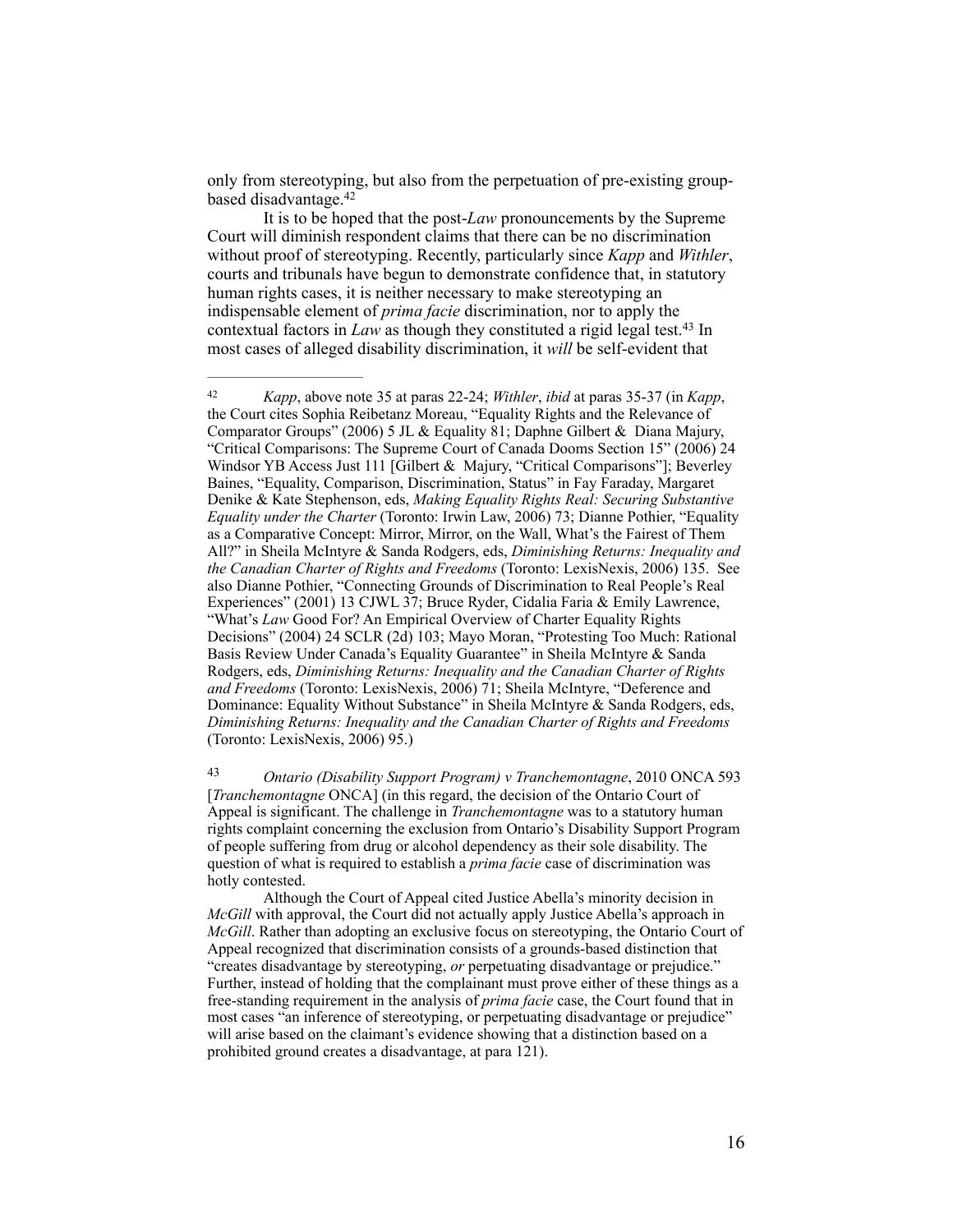adverse treatment or adverse effects, based on the ground of disability, constitutes substantive discrimination. It is incontestable that people with disabilities are a disadvantaged group. It should not be necessary to prove this in each and every case. Measures that have the effect of disadvantaging persons with disabilities, based on the ground disability, will as a general rule offend the principle of substantive equality that human rights legislation and section 15 of the *Charter* are intended to promote.

### **b) The O'Malley Framework Is Adequate**

In recent decisions under human rights legislation, involving various grounds, courts and tribunals in British Columbia have found the *O'Malley* framework to be adequate. For example, in *Armstrong*, the British Columbia Court of Appeal held that it was not necessary for a complainant to prove stereotyping as a free-standing requirement.<sup>44</sup> Similarly, in *Moore*, the British Columbia Court of Appeal, though divided on other points, was unanimous in its agreement that *O'Malley* is the framework for determining whether there is *prima facie* discrimination.<sup>45</sup> We agree that the *O'Malley* framework is adequate and appropriate for the analysis of statutory human rights cases. It must be remembered that there are important differences between human rights legislation and the *Charter*. Granted, human rights legislation is intended to address the same general wrong as section 15 of the *Charter*. However, human rights legislation has its own scheme of defences, exceptions, and interpretive provisions. There are also differences between various human rights statutes, which the Supreme Court of Canada has indicated must be taken into account when interpreting them.<sup>46</sup>

#### **c) Context Still Matters**

We also agree with the British Columbia Human Rights Tribunal, which observed in *Kelly* that the traditional *O'Malley* framework applies, and that it provides enough room to conduct a purposive analysis.<sup>47</sup> The point is not that human rights adjudicators should never consider the social legal and historical context for a complaint—that may be part of the richness of what a complainant has to tell and what is necessary to really understand the extent and the nature of the harm that an individual case exemplifies. The *Kelly* case

*Armstrong v British Columbia (Ministry of Health)*, [2010 BCCA 56,](http://www.lexisnexis.com:80/ca/legal/search/runRemoteLink.do?langcountry=CA&linkInfo=F%2523CA%2523BCCA%2523onum%252556%2525decisiondate%25252010%2525year%25252010%2525sel1%25252010%2525&risb=21_T11868457208&bct=A&service=citation&A=0.7558187261549291) leave to 44 appeal to SCC refused, [2010] SCCA No 128 (QL) [*Armstrong*].

*Moore* BCCA, above note 1. <sup>45</sup>

*Andrews v Law Society of British Columbia*, [1989] 1 SCR 143 at para 38 46 [*Andrews*].

*Kelly v BC (Ministry of Public Safety and Solicitor General) (No 3)*, 2011 47 BCHRT 183 at paras 277-78 [*Kelly*].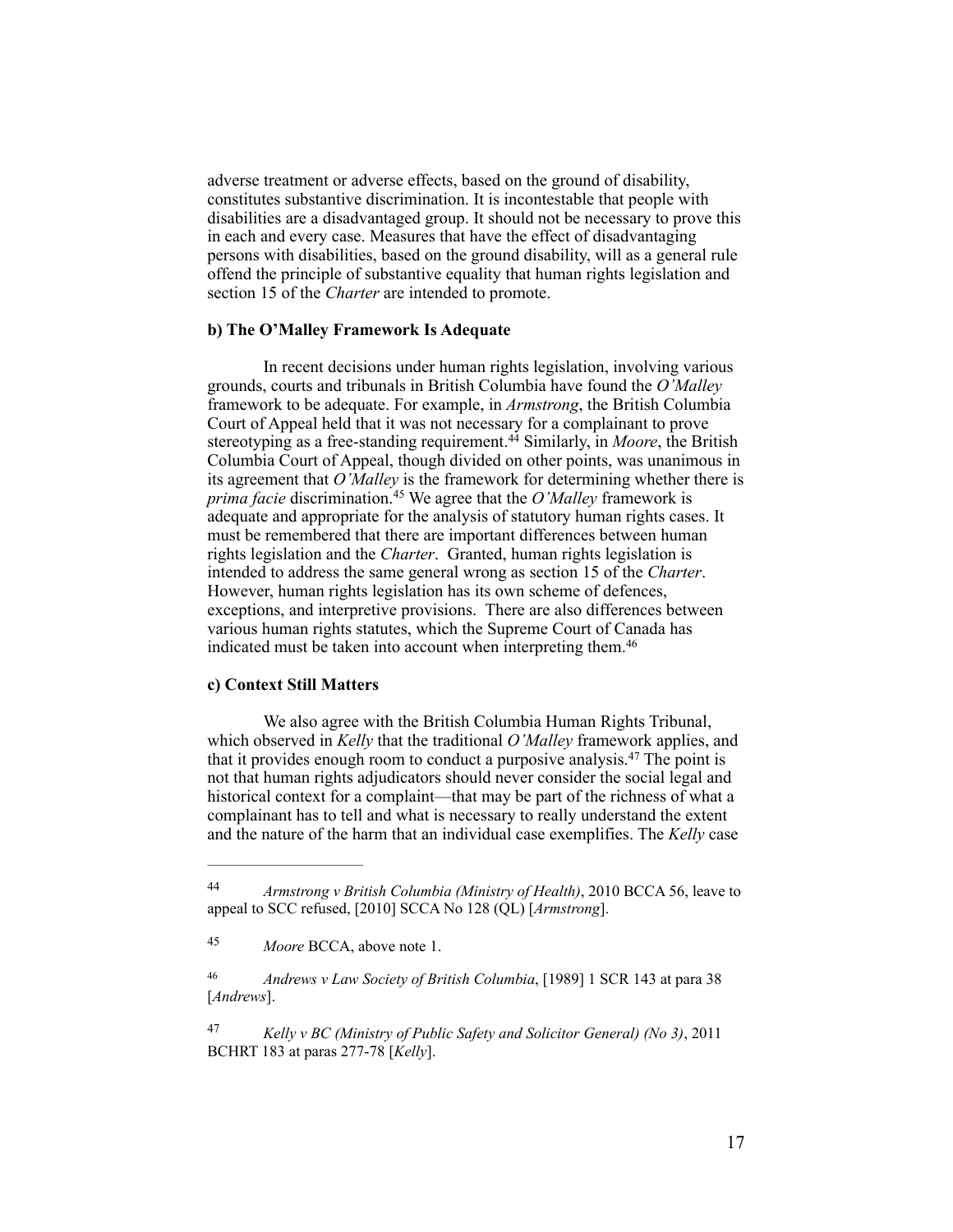is a good example. Mr. Kelly was an Aboriginal inmate who claimed he had been discriminated against because he was not provided with access to an Aboriginal spiritual advisor while in segregation. Mr. Kelly argued that historical disadvantage is a factor that is properly considered in assessing treatment on the basis of a prohibited ground, and in particular that historical discrimination against Aboriginal people in the criminal justice system is a factor that should influence a purposive approach to the analysis of discrimination in this case. Against this background, the Tribunal agreed to take into account evidence of the historical treatment and experience of Aboriginal people in the Canadian criminal justice system.<sup>48</sup> This evidence helped the Tribunal to understand Mr. Kelly's vulnerability as an Aboriginal prisoner and, it can be inferred, to reach its conclusion that the denial of access to an Aboriginal spiritual advisor was connected to the complainant's religion and ancestry and was not, as the respondent had contended, based exclusively on his security classification.

The O'Malley framework must be understood to permit a contextual analysis so that it can deal with appropriately with targeted measures. A recurring issue in the jurisprudence under statutory human rights legislation and section 15 of the *Charter* is whether affirmative action or other initiatives targeted to disadvantaged groups should be regarded as presumptively discriminatory. There is a valid concern that a decontextualized approach to discrimination analysis in statutory human rights cases may result in such

<sup>&</sup>lt;sup>48</sup> *Ibid* at para 7 (the Tribunal accepts that Mr. Kelly, as an Aboriginal inmate, was in a particularly vulnerable position).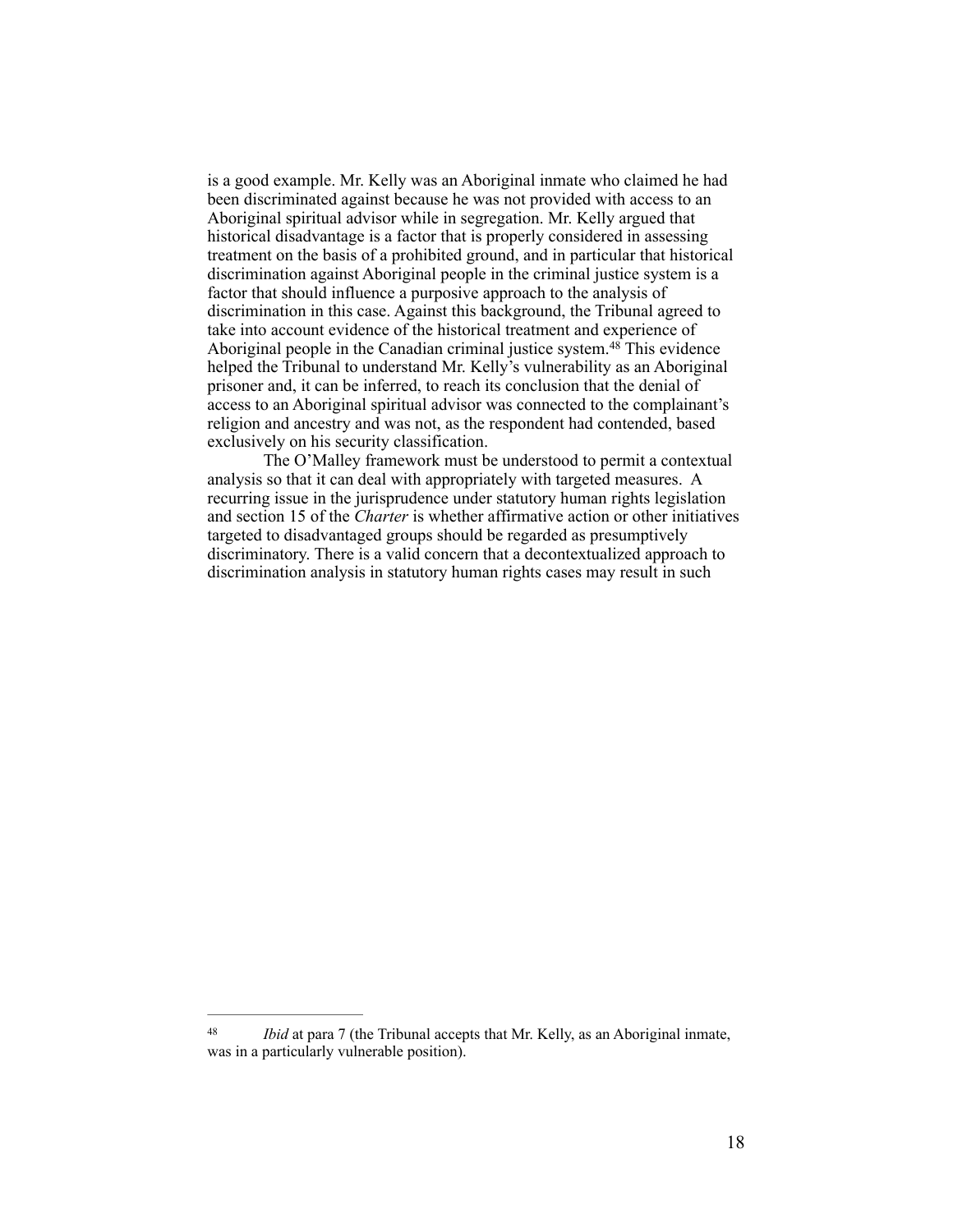initiatives being struck down.<sup>49</sup> For example, in the wake of section 67 being removed from the *Indian Act*, some worry about the potential for race-based attacks by non-Aboriginal complainants against initiatives targeted to onreserve Aboriginal people.

# **d) Problems in Charter Jurisprudence Should Not Be Walled Off**

Although the *Charter* has section 15(2) as a response to such challenges, human rights legislation provides various, inconsistent, and in some instances incomplete responses, depending on the jurisdiction. To ensure that affirmative action and targeted initiatives are not overly vulnerable to being struck down, it seems appropriate to read human rights legislation as implicitly including the equivalent of a section 15(2) *Charter* provision. Although such a provision could operate as a defence, assigning it the role of interpretive clause is more consistent with treating the prohibition against discrimination as a mandate for substantive, not just formal, equality. In other words, targeted ameliorative initiatives should not be regarded as prima facie discriminatory, based on their lack of formal equality.

Complainants' counsel have become wary about the importation of section 15 *Charter* principles into statutory human rights jurisprudence because the Supreme Court has issued numerous section 15 *Charter* decisions

See for example, *Tomen v OTF (No 3)* (1989), 11 CHRR D/223, cited in 49 *Tomen v OTF (No 4)* (1994), 20 CHRR D/257 (Ont BdInq) a successful human rights complaint was brought against the Ontario Women's Teachers Federation of Ontario (FWTAO), ostensibly because female teachers were compelled to be members of the women's teachers' union. The case is complicated in part because the complainants were women. In reality it was a successful union raiding strategy, in which the female complainants were visible and behind them, though invisible, was another union that wished to increase its membership. The Tribunal found that the complainants had established a *prima facie* case, based on a very low burden of proof and a decontextualized analysis of adverse effects. The FWTAO argued that the FWTAO was an affirmative action program and presented extensive evidence supporting the need for initiatives targeted to women teachers. However the Tribunal found that the FWTAO was unable to qualify as an affirmative action program since it was an organization and not a "program." The result was that FWTAO, an organization very important to women teachers because they had always been disadvantaged in comparison to men, was merged with a "gender neutral" teachers' union that had always been dominated by men. See *Keyes v Pandora Publishing Assn (No 2)* (1992), 16 CHRR D/148 (a challenge to the policy of a newspaper produced by, for and about women to print letters and articles only from women. The Court decided that Nova Scotia's human rights legislation should be read as though it included a provision analogous to section 15(2) of the *Charter.* See for example *Stopps v Just Ladies Fitness (Metrotown) and D (No 3)*, 2006 BCHRT 557 (a challenge to a women's only gym and fitness facility; *Nixon*, above note 33, (a challenge to a service provided by and for women fleeing male violence); *Armstrong*, above note 44 (a challenge to government failure to fund a particular screening test for cancer in men although it provided funding for testing for breast cancer in women. These two cases were ultimately unsuccessful challenges to targeted initiatives).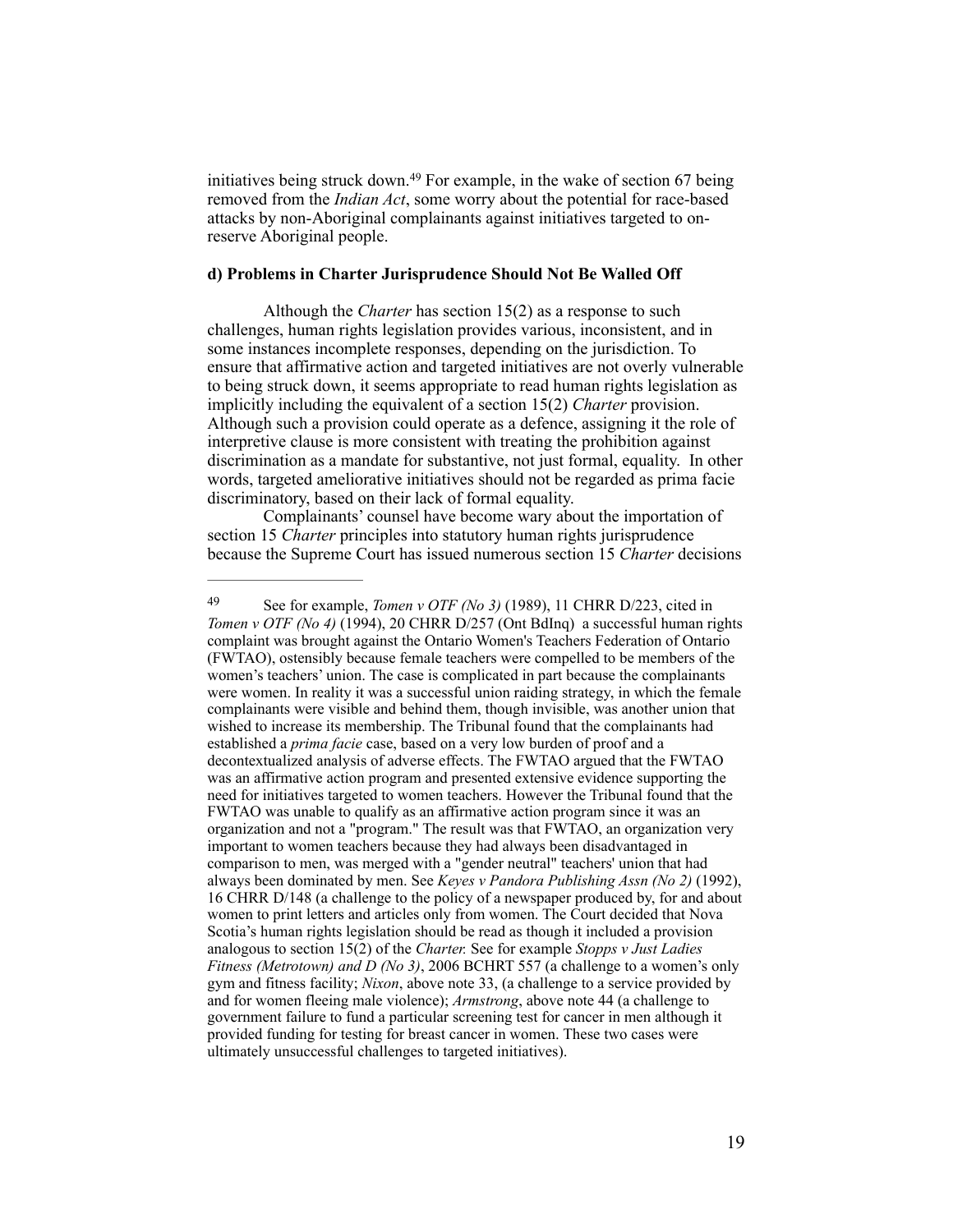that are widely regarded as failing to deliver on the promise of substantive equality. However, problems in section 15 *Charter* jurisprudence must inevitably be confronted. It is not possible for human rights jurisprudence to be walled off from section 15 *Charter* jurisprudence. The two areas of law statutory human rights law and sections 15 constitutional law—have too much in common to be completely separated and compartmentalized.

As Rowles J explained in *Moore*, borrowing from *Charter* jurisprudence can be appropriate, provided that the exercise enriches the substantive equality analysis, is consistent with the limits of statutory interpretation and advances the purpose and quasi-constitutional status of human rights legislation. However, care must be taken to ensure that meritorious human rights complaints do not get derailed because complainants are being required to contend with an insufficient definition of discrimination or are being required to assume an onus of proof that properly belongs with the respondent. The majority of statutory human rights cases do not involve complaints that affirmative action and targeted initiatives are discriminatory, by definition. In most cases, regardless of the ground of discrimination, it will be self-evident that adverse treatment or adverse effects based on a protected ground amounts to substantive discrimination.

Overall, statutory human rights jurisprudence has more to offer section 15 *Charter* jurisprudence than the other way around. In our view, it is time for the Supreme Court of Canada to be recalled to its commitments to eliminating discrimination, which are reflected in more than three decades of statutory human rights decisions.

# **E. Two More Knots**

#### **1) Comparator Group Analysis**

Absent from *Meiorin* and *Grismer*, and most statutory human rights decisions, is the highly formalistic comparator group analysis that can be seen in the courts' section 15 *Charter* equality jurisprudence.<sup>50</sup> But since *Meiorin* and *Grismer*, comparator group analysis in human rights jurisprudence has also become a problem, affected by the *Charter* jurisprudence. A glaring example is provided by the lower court decisions in  $Moore<sub>1</sub><sup>51</sup>$  which held that Jeffrey Moore a student with severe dyslexia, was not entitled to any greater

*Moore* BCCA, above note 1*.* <sup>51</sup>

See Gilbert & Majury, "Critical Comparisons", above note 42 at 138 (over 50 the last decade, the courts have come under intense scholarly criticism because of the way they have applied a form of comparator group analysis to defeat meritorious s. 15 claims. See for example *Withler* SCC, above note 41 (the Supreme Court of Canada canvassed concerns that have been raised about the use of comparator group analysis and warned that "care must be taken to avoid converting the inquiry into substantive equality into a formalistic and arbitrary search for the 'proper' comparator group" at para 2).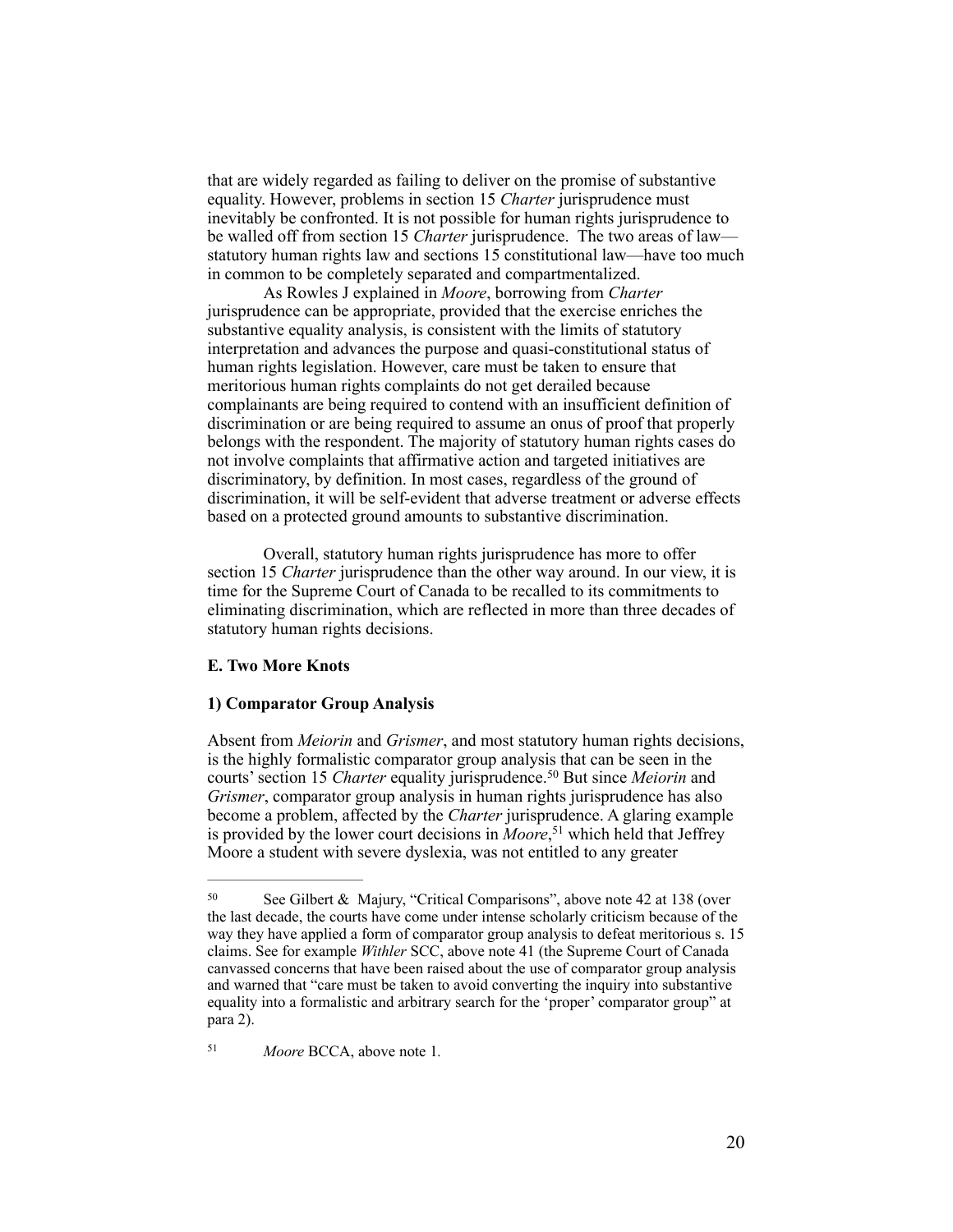accommodation than that accorded to his comparator group: other students with severe learning disabilities.

Comparator group analysis as understood and applied by the lower courts in *Moore* and the Supreme Court of Canada in *Auton*<sup>52</sup> and *Hodge v Canada (Minister of Human Resources Development)*,<sup>53</sup> requires the claimant to establish differential treatment in comparison with a mirror comparator group to whom a sought-after benefit is provided. This model of comparator group analysis is designed to determine whether a benefit scheme treats similarly situated people differently. Such differential treatment is taken to be synonymous with stereotyping.

However, applying a model of comparator group analysis that is intended to determine whether there has been differential treatment of similarly situated groups is antithetical to the duty to accommodate. It is guaranteed to result in defeat for the claimant and to render the duty to accommodate meaningless. Comparator group analysis, with its focus on finding differential treatment, is intended to serve a very particular objective of anti-discrimination and equality guarantees, that of preventing difference, or untrue characteristics, from being taken into account.<sup>54</sup> However, another objective—that of taking difference into account in order to remove barriers to equality—must not be overlooked. 55

In an accommodation case, it makes no sense to engage in a search for differential treatment. The claim of Jeffrey Moore, and of disability accommodation complainants generally, is not that the complainant was treated differently from members of another group based on disability, but rather that there was a failure to take disability into account with the result that the complainant's access to a service (or employment or housing) was compromised. The fact that some other groups may have received similar treatment is irrelevant.

 In the *Moore* case the lower courts rejected the accommodation claim of Jeffrey Moore—a student with a severe learning disability—because there was a lack of evidence that he had been treated any worse than other students with disabilities. Requiring a person seeking an accommodation to compare him or herself to other persons with disabilities, who, incidentally, may also be suffering from a lack of accommodation, risks reducing the duty to

See *Eaton*, above note 24 at para 66. <sup>55</sup>

<sup>&</sup>lt;sup>52</sup> *Auton (Guardian ad litem of) v British Columbia (AG),* 2004 SCC 78 [*Auton*].

<sup>53 2004</sup> SCC 65.

<sup>&</sup>lt;sup>54</sup> Andrea Wright, "Formulaic Comparisons: Stopping the *Charter* at the Statutory Human Rights Gate" in Fay Faraday, Margaret Denike & Kate Stephenson, eds, *Making Equality Rights Real: Securing Substantive Equality under the Charter* (Toronto: Irwin Law, 2006) 409 at 410 (the author argued that although comparative evidence may, in some cases, assist in illuminating adverse treatment, its use should not be elevated to a conclusory status).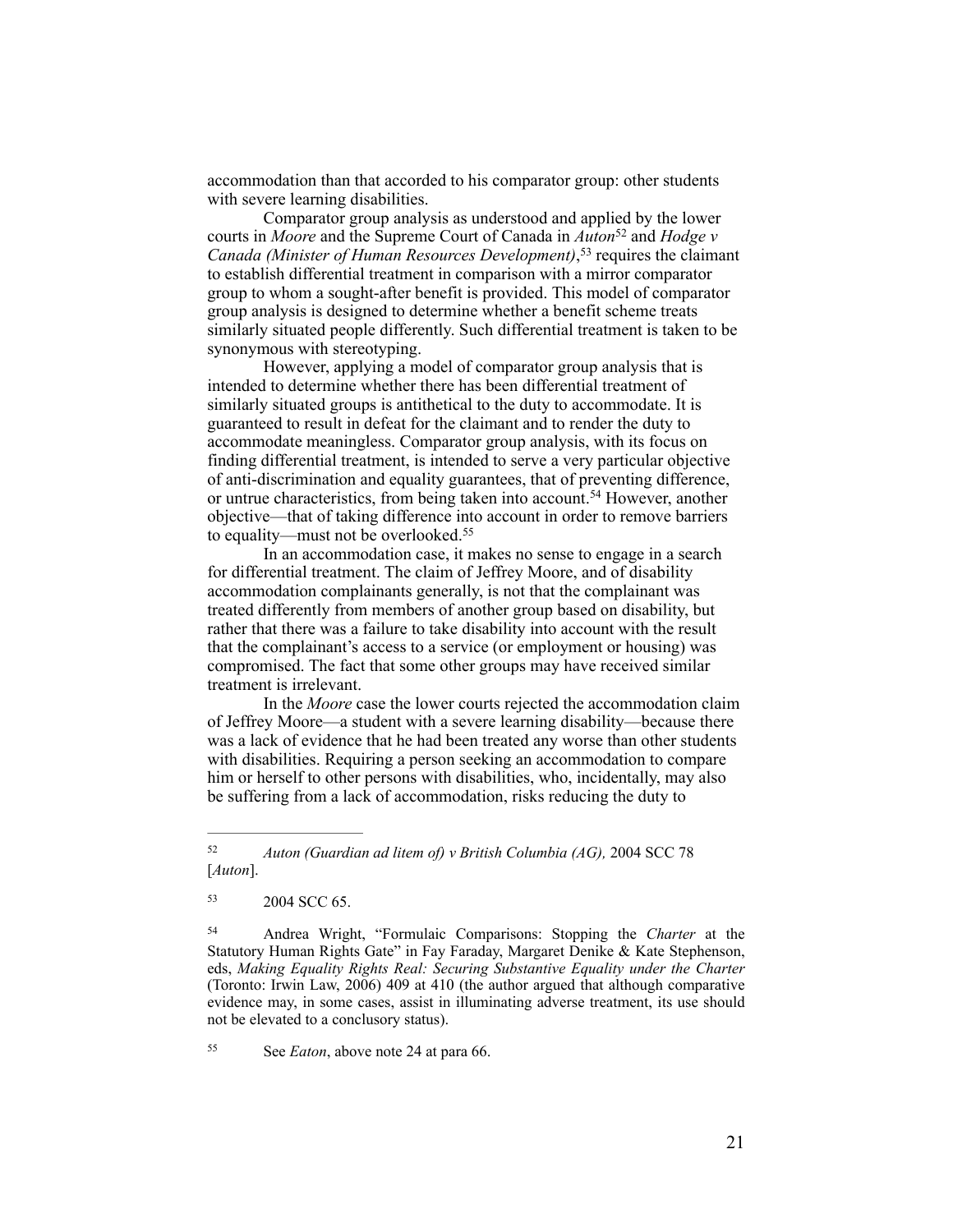accommodate to a 'race to the bottom.' It perpetuates the very exclusion from the mainstream that is at the heart of an accommodation claim.

It is wrong-headed and defeating to require a person seeking accommodation because of disability to demonstrate that they have been treated differently from anyone else. Quite simply, the goal of accommodating persons with disabilities is not to address different treatment at all. Rather, it is to render services accessible to persons with disabilities, taking account of disability-related difference, and making such adjustments to norms and practices as are possible, short of undue hardship. As the Supreme Court of Canada explained in *VIA Rail*,<sup>56</sup> the goal of the duty to accommodate is to render services equally accessible to persons with and without disabilities. Significantly, in *VIA Rail*, the Court renewed its commitment to *Meiorin* and *Grismer*. The Court specifically reiterated its adherence to an understanding of accommodation as a positive duty to remove barriers to equal access to services and to implement inclusive standards in the design of services.<sup>57</sup>

It is simply not necessary to apply a detailed comparator group analysis in such a case.<sup>58</sup> This does not mean that accommodation entails no comparison between groups. Underlying the remedial purpose of overcoming a history of exclusion, and making society's structures and services equally accessible to persons with disabilities is an inherent comparison. That comparison is between persons with disabilities and persons without disabilities with regard to the relatively disadvantageous *effects on persons with disabilities of dominant norms designed for persons without disabilities.*  The comparison is a constant. It is a defining component of the concept of the duty to accommodate. Because in accommodation cases the comparison is constant, it is unnecessary to discover afresh what the comparator group is on a casebycase basis.

The appropriate analytical framework for an accommodation case is clearly discernible from a large body of well-established human rights jurisprudence. Typically the complainant must show that a facially neutral rule has adverse effects on them based on a protected ground as compared

 $157$  *Ibid* at paras  $118 - 29$ .

 See for example Ontario Human Rights Tribunal in *Lane v ADGA Group Consultants Inc* (2008), 64 CHRR D/132 (Ont Div Ct), reviewing 2007 HRTO 34 [*Lane* Ont Div Ct] (this has been recognized by some courts and tribunals. The Court agreed with the Commission's submissions that:

> …the comparator group analysis is inappropriate because a person with a disability who seeks accommodation of his or her needs does not seek to be treated the same way that others are treated. Avoiding discrimination on the basis of disability requires distinctions to be made taking into account the actual personal characteristics of people with disabilities, at para 88).<sup>58</sup>

<sup>&</sup>lt;sup>56</sup> Council of Canadians with Disabilities v VIA Rail Canada Inc, 2007 SCC 15 at para 162.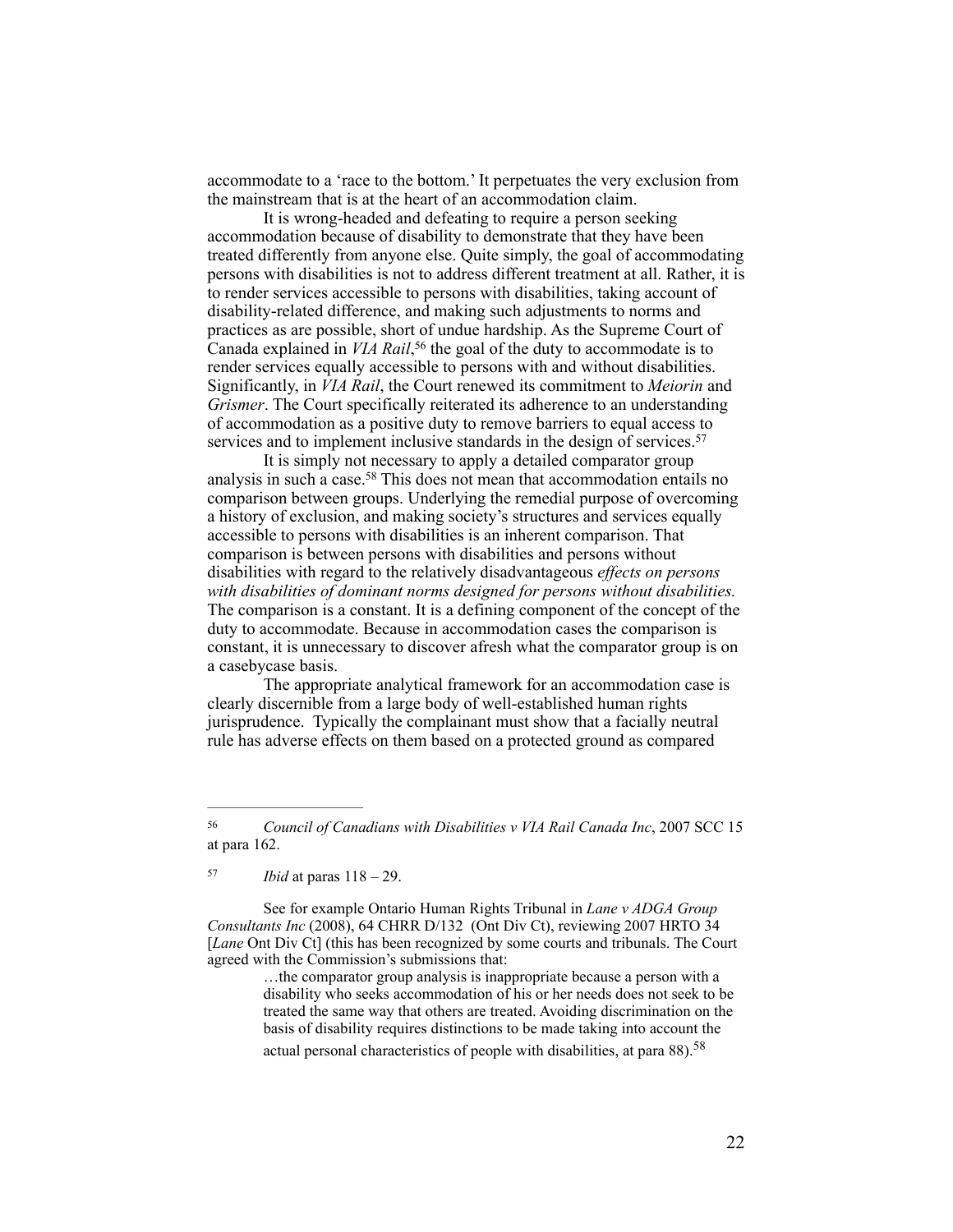with others for whom the effects of the rule are not adverse.<sup>59</sup> Accommodation is not about same treatment. It is about inclusion for people with disabilities, who have historically been excluded from full participation in society. In an accommodation case, the issue is not whether the claimant has received formal equality of treatment but whether the actual characteristics of the person have been accommodated so that they can access a benefit that is otherwise unavailable.<sup>60</sup> As McIntyre J explained in *Andrews*, the "accommodation of differences  $\ldots$  is the true essence of equality." <sup>61</sup>

#### **2) The Definition of A Service**

Another significant issue that has emerged in the jurisprudence is how a service is defined.

Human rights legislation in every jurisdiction prohibits discrimination in the provision of "services customarily available to the public." $62$  How the service is defined has become an issue of crucial importance. Reflecting the tension between the section 15 decisions of the Supreme Court of Canada in *Eldridge*,<sup>63</sup> and *Auton (Guardian ad litem of) v British Columbia (Attorney General*), <sup>64</sup> statutory human rights decisions now show a conflict between respondents (usually governments) who deny that there is a public service being offered or define the service narrowly, and complainants who define the service more broadly, and allege discrimination in access to it.

In *Eldridge*,<sup>65</sup> the plaintiffs claimed that the failure of hospitals in British Columbia and the Medical Services Commission to provide interpreter services for deaf users of health care services violated their right to equality under section 15 of the *Charter*. The Supreme Court of Canada accepted that "effective communication is an indispensable component of the delivery of a medical service" and found that the deaf plaintiffs were adversely affected because the hospitals in British Columbia and the Medical Services Commission, by not providing interpreter services, did not ensure that they received the same benefit from the public health care system as members of

See for example *O'Malley* v. *Simpsons-Sears Ltd.*, [1985] 2 SCR 536; *Meiorin*, above note 11.

<sup>&</sup>lt;sup>60</sup> *Eaton*, above note 24 at para 66.

<sup>&</sup>lt;sup>61</sup> *Andrews*, above note 46 at para 31.

*Human Rights Code*, RSBC 1996, c 210 s 8(1) (the language use in British *<sup>62</sup>* Columbia is: "Services customarily available to the public." Human Rights legislation in other jurisdictions contains similar language.

<sup>&</sup>lt;sup>63</sup> *Eldrige*, above note 26.

*Auton*, above note 52. <sup>64</sup>

<sup>&</sup>lt;sup>65</sup> *Eldrige*, above note 26.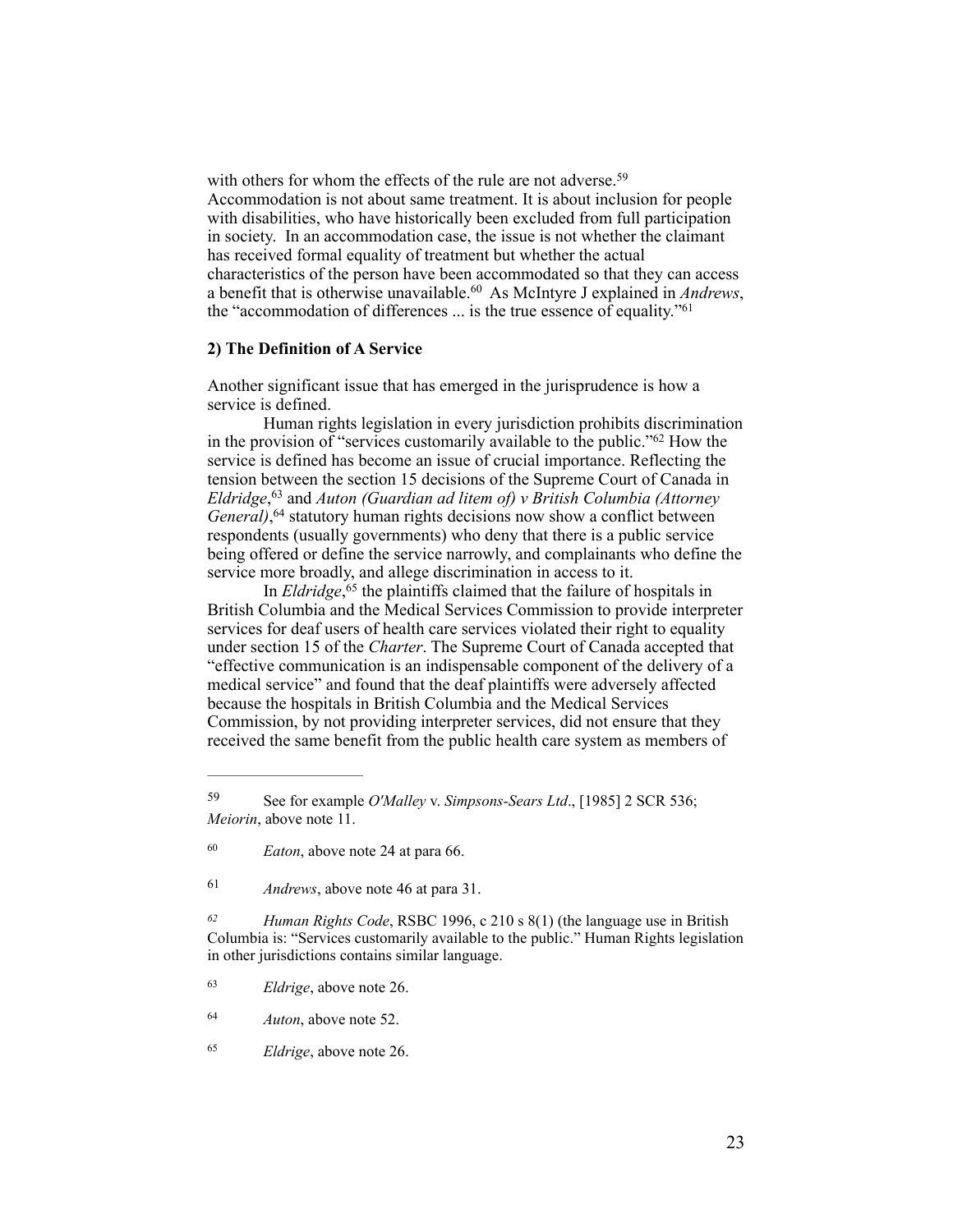the general population.<sup>66</sup> It was held that "[t]he failure of the Medical Services Commission and hospitals to provide sign language interpretation where it is necessary for effective communication constitutes a *prima facie* violation of the s. 15(1) rights of deaf persons. This failure denies them the equal benefit of the law and discriminates against them in comparison with hearing persons."<sup>67</sup> The Court defined the service as the public health care system that is provided to the general population and held that deaf persons were entitled to the sign language interpretation necessary for them to have the equal benefit of that service. 68

In  $Auton$ , <sup>69</sup> the plaintiffs alleged that their section 15 right to equality was violated because the British Columbia health care system failed to provide applied behavioural therapy for young autistic children. The Court ruled that the health care system did not provide "funding for all medically required treatment."<sup>70</sup> Rather, it provided core funding for services delivered by medical practitioners, and funding, or partial funding, for some non-core services.<sup>71</sup> Applied behavioural therapy for autistic children was not a listed non-core therapy provided by health practitioners. The Court concluded that the exclusion of a particular non-core service cannot be viewed as an adverse distinction based on disability that amounts to discrimination. In short, applied behavourial therapy was not a part of the service and there could be no discrimination in the failure to provide it.72

The answer given to the question 'is this case like *Eldridge* or is it like *Auton*?' is now a key determiner of whether a claim of discrimination in a service will be successful. Put differently, that question is: is there discrimination in a service that is already provided because a person with a disability cannot access it or enjoy it fully (*Eldridge*), or is there no service being offered that a disabled person can claim access to (*Auton*).

A majority of the BC Court of Appeal decided that *Moore*<sup>73</sup> is a case like *Auton*<sup>74</sup> The service that Jeffrey Moore, who as noted, had a severe learning disability, sought was defined by the majority not as general education, including the opportunity to learn to read, but, more narrowly, as

- <sup>69</sup> *Auton*, above note 52.
- <sup>70</sup> *Ibid* at para 35.
- *Ibid* at paras 32-33 & 36.
- *Ibid* at para 43. <sup>72</sup>
- *Moore* BCCA, above note 1. <sup>73</sup>
- *Auton*, above note 52. <sup>74</sup>

*Ibid* at paras 72 & 78. <sup>66</sup>

*Ibid* at para 80. <sup>67</sup>

*Ibid* at para 94. <sup>68</sup>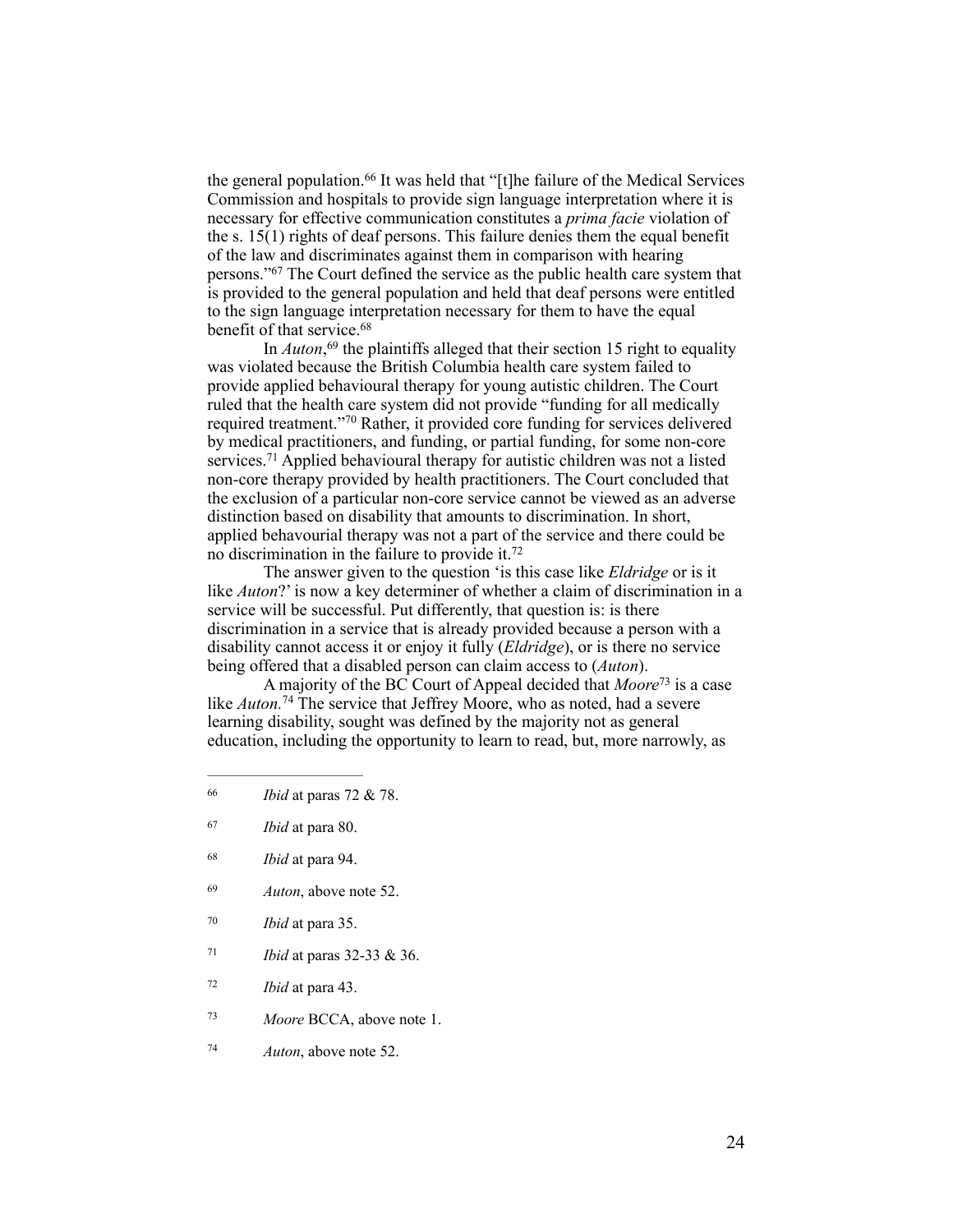the special education services that were provided by the school district.<sup>75</sup> The majority of the BC Court of Appeal then went on to find that Jeffrey Moore was not discriminated against because he received the special education services that were available at the time, although they did not include the intensive remediation he required in order to become literate.<sup>76</sup> According to this analysis, the service is only what is already provided to other students with disabilities and the duty to accommodate requires nothing more than providing the same special education services to Jeffrey Moore.

The reasoning of the Court of Appeal in *Moore* illustrates how the definition of the service can be used to artificially narrow the scope, and predetermine the outcome of the discrimination analysis. By conflating the "service" with the "accommodation," and circumscribing the type of education that children with disabilities are entitled to, the Province of British Columbia and the North Vancouver School District, the respondents in *Moore*, effectively shielded themselves from a probing consideration of whether their education system allows for equal participation by all children. The respondents were also able to avoid having to show what the undue hardship would have been in providing the sought after accommodation.

 In many post-*Auton* service cases, the judges and adjudicators do not undertake a substantive, contextual analysis of the service in issue that is grounded in the goals of human rights legislation. They simply state that *Auton* dictates that there is no obligation on the legislature to provide a benefit or a service. Many then go on to assert that the case before them is like *Auton* because claimants are seeking a benefit or service that is not provided by the government. The British Columbia Court of Appeal decision in *Moore*<sup>77</sup> is illustrative.78

Although decision-makers purport to characterize cases as either more like *Auton* (the service or benefit does not exist) or more like *Eldridge* (the service or benefit does exist), understandably there is confusion about what constitutes an existing service or benefit, particularly in cases where there is an existing program that funds treatment broadly, but does not fund a specific treatment, or in cases where funding levels for targeted benefits and

*Moore* BCCA, above note 1 at para 182. <sup>75</sup>

*Ibid* at paras 186-87.

*Moore* BCCA, above note 1. <sup>77</sup>

See also *New Brunswick (Social Development) v New Brunswick (Human* <sup>78</sup> *Rights Comm)*, 2010 NBCA 40, leave to appeal to SCC refused, [2010] SCCA No 313 (QL).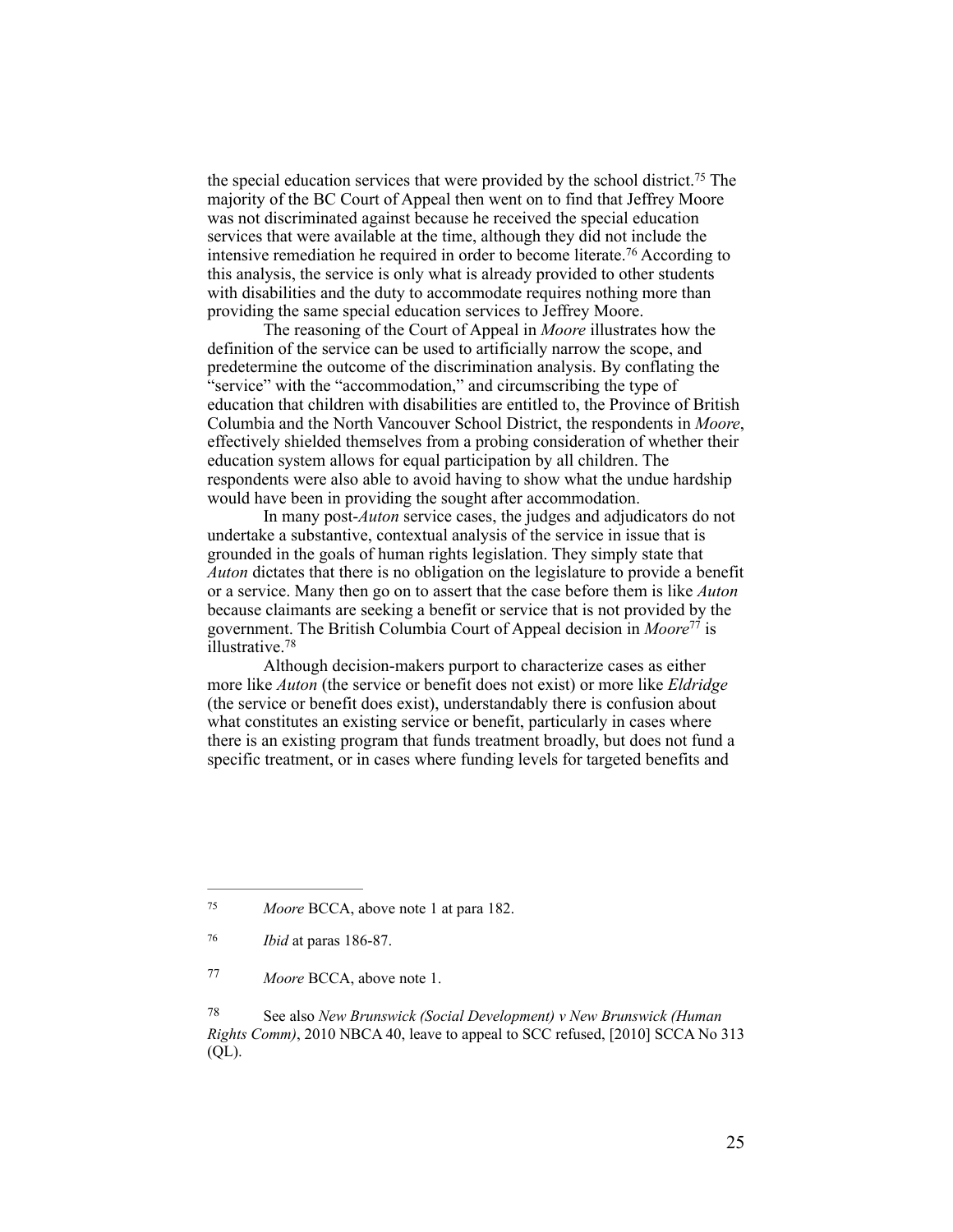supports are alleged to be inadequate, even to fulfill the objectives of the scheme.79

There is, however, another reason that the eyes of adjudicators and lower court judges glaze over whenever the *Auton* case is mentioned. If we are honest, we must admit that *Eldridge* and *Auton* are not different, at least not in any way that is convincing. The outcome of *Eldridge* could have been identical to the outcome in *Auton*. One need only observe that the sought-after interpreter services in *Eldridge* were a non-existent benefit, and *Eldridge* becomes *Auton.* 

For people with disabilities, the *Auton* analysis can present an absolute wall. If challenges are only permitted to discrimination in services that are already provided, human rights protections cannot be used to compel governments to design or implement different or additional services that may be necessary for persons with disabilities. As Isabel Grant and Judith Mosoff have written:

> A true understanding of participation and access to the social world will require some accommodations that are individualized and may make persons with disabilities much like the able-bodied norm, or "like us" [as in *Eldridge* where the plaintiffs required only a modicum of accommodation to access health services on the same bases as the "able" consumer]. However, other accommodations may require more far reaching modifications to the mainstream physical and social world in order to enable a person with a disability to participate fully....<sup>80</sup>

The enthusiasm of both government respondents and courts for the *Auton* analysis has threatened to gut the meaning of the duty to accommodate because it is a way of relieving governments of any obligation to alter the substance of the services they already provide in order to make a more inclusive, functioning society for people with disabilities.

In the *Moore* case the Supreme Court of Canada was presented with an opportunity to move away from *Auton* and to clarify that the identification

See for example, *Wonnacott v Prince Edward Island (Dept of Social Services* <sup>79</sup> *and Seniors)* (2007), 61 CHRR D/49 (PEIHRP); *Benson v Saskatchewan (Dept of Health)* (2005), CHRR Doc 05-772 (SKHRT) and *Benson v Saskatoon School Div No 13* (2006), CHRR Doc 06-212 (SKHRT); *Cucek v British Columbia (Ministry of Children and Family Development) (No 3)*, 2005 BCHRT 247; *Ehrler v British Columbia (Ministry of Employment and Income Assistance) (No 3)*, 2006 BCHRT 184; *First Nations Child and Family Caring Society of Canada v Canada (Attorney General) (No 3)*, 2011 CHRT 4, judicial review by FC requested, Ottawa Registry T-630-11; *British Columbia (Children and Family Development) v McGrath*, 2009 BCSC 180.

Isabel Grant & Judith Mosoff, "Hearing Claims of Inequality: *Eldridge v.* <sup>80</sup> *British Columbia (AG)*" [\(1998\) 10:1 CJWL 229](http://ezproxy.library.ubc.ca/login?url=http://www.heinonline.org/HOL/Page?handle=hein.journals/cajwol10&id=249&collection=journals&index=journals/cajwol) at 231.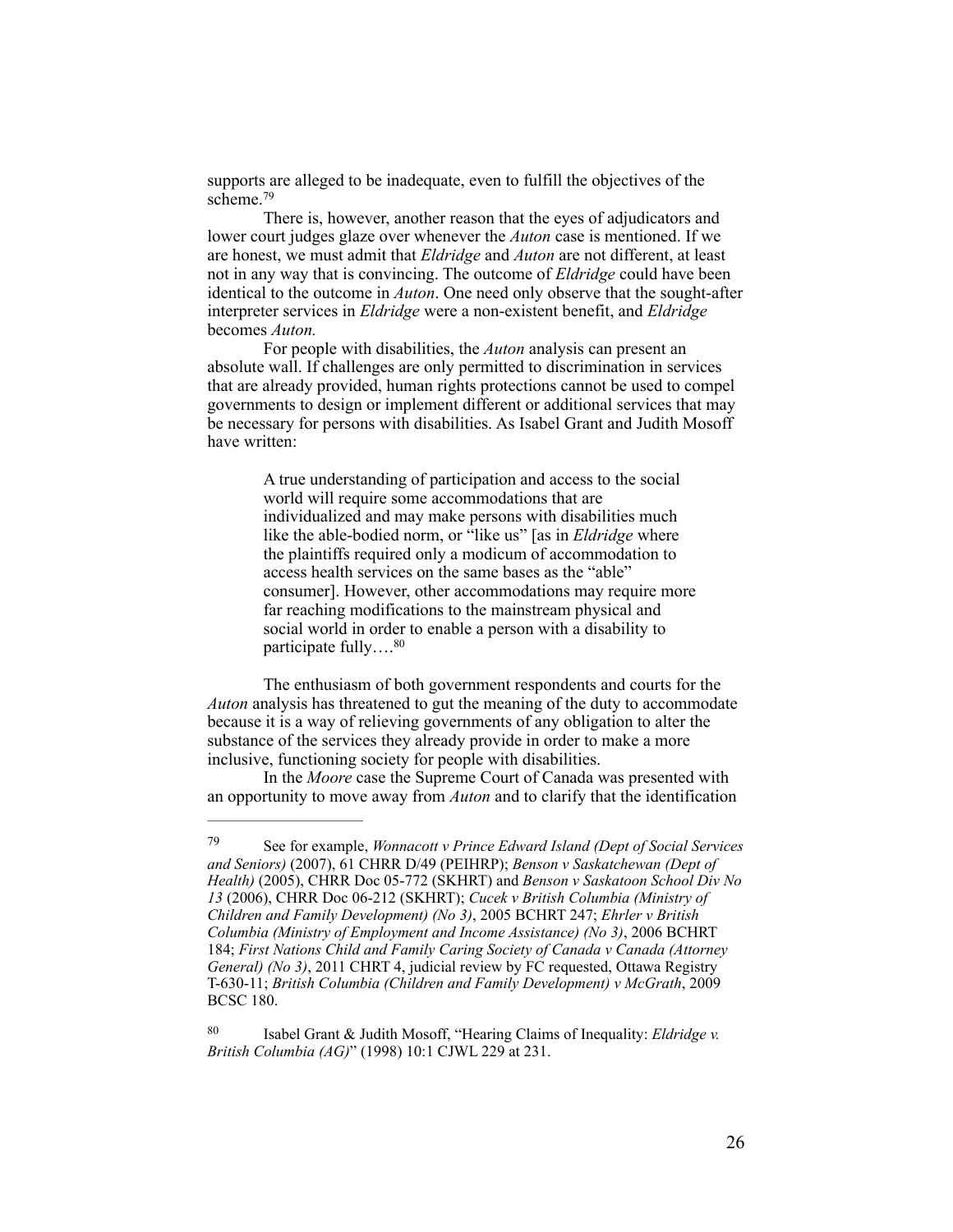of the service must be made substantively and contextually with a view to ensuring that public services are adapted to create an inclusive society. Fortunately, the Court, in a unanimous decision authored by Abella J, swept away the faulty analysis of the majority of the B.C. Court of Appeal. The Supreme Court agreed with the dissenter in the lower court, Madam Justice Anne Rowles: the service was, in fact, general education, and special education was the accommodation necessary for Jeffrey and other students with learning disabilities to obtain access to the benefits of general education..

#### **F. Conclusion: The Way Forward**

In the post-*Meiorin* and *Grismer* case law, efforts have been made to return to a minimalist version of accommodation. As we have discussed this has involved three moves: 1) narrowing the definition of discrimination and returning to an emphasis on stereotype; 2) applying formalistic versions of comparator group analysis that defeat legitimate claims and distort accommodation analysis; and 3) adopting too narrow definitions of services.

In its decision in *Moore*, the Supreme Court provides some relief on two of these issues — comparator group analysis and the definition of services. The Court rejected the findings of the BC Supreme Court and the majority in the BC Court of Appeal, that Jeffrey Moore could only be compared to other students with special needs. Justice Abella wrote:

> Comparing Jeffrey only with other special needs students would mean that the District could cut *all* special needs programs and yet be immune from a claim of discrimination. It is not a question of who else is or is not experiencing similar barriers. This formalism was one of the potential dangers of comparator groups identified in *Withler v. Canada (Attorney General)*, [2011] 1 S.C.R. 396. If Jeffrey is compared only to other special needs students, full consideration cannot be given to whether he had *genuine* access to the education that all students in British Columbia are entitled to.<sup>81</sup>

Abella also rejected the finding of the lower courts that the service in question was special education, not general education:

> I agree with Rowles J.A. that for students with learning disabilities like Jeffrey's, special education is not the service, it is the *means* by which those students get meaningful access to the general education services available to all of British Columbia's students… <sup>82</sup>

<sup>&</sup>lt;sup>81</sup> *Moore* SCC, above note 1 at paras 3031.

 $182$  *Ibid*, at para 28.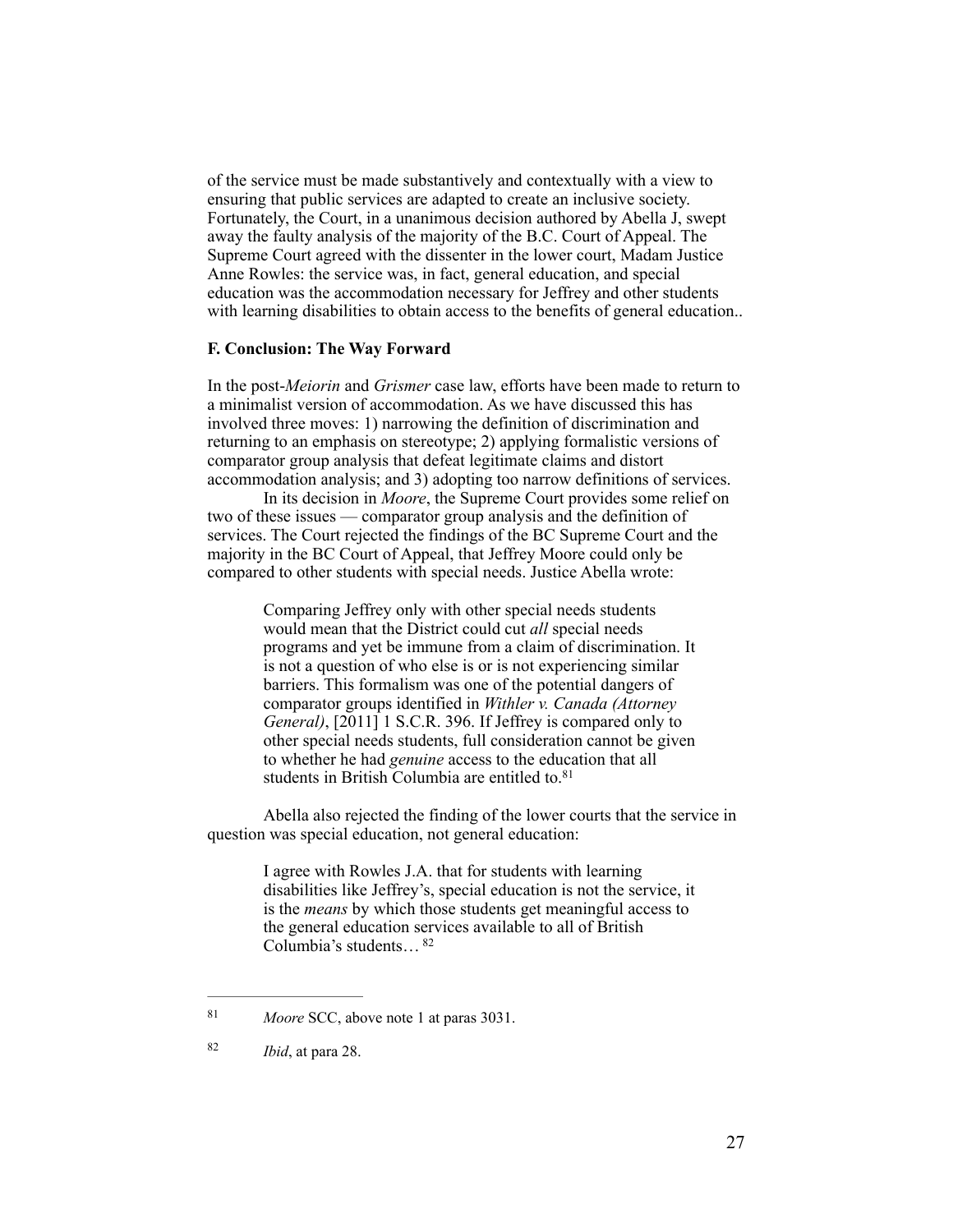She also wrote: "Adequate special education…is not a dispensable luxury. For those with severe learning disabilities, it is the ramp that provides access to the statutory commitment to education made to *all* children in British Columbia." 83

 For people with disabilities, and especially for the parents of children with learning disabilities, *Moore* is a groundbreaking victory. The Court unanimously swept away the faulty analysis of the lower courts on comparator group analysis and the definition of the service.

However, while the *Moore* decision is an advance, we do not conclude that employers and governments will now relinquish their efforts to move us back to a minimalist version of the duty to accommodate. Especially when what is in issue is the positive obligation of employers and serviceproviders to give life, through human rights law, to the rights to work and education, social security, and an adequate standard of living, resistance is fierce.

Nonetheless, we hope for a shift towards a more inclusive approach. Recently the United Nations General Assembly adopted a new international articulation of the right to equality for people with disabilities in the form of the *Convention on the Rights of People with Disabilities* ("*CRDP*"), <sup>84</sup> which Canada ratified in 2010.<sup>85</sup> The *Convention* restates and reinforces the promise of transformation and inclusion that the landmark Supreme Court of Canada decisions in *Meiorin and Grismer* hold out. 86

The *CRDP* establishes the principle of inclusion as the key to equality for people with disabilities and imposes positive obligations on governments to take steps to achieve it. *Meiorin* established the duty to accommodate as a critical component of substantive equality for persons with disabilities. In *Moore*, the Court recognized that the fulfillment of the rights of persons with disabilities requires accommodation that is adequate to achieve genuine inclusion. Both the ratification of the *Convention* and the Supreme Court's decision in *Moore* should give adjudicators and courts new courage to require employers and service

<sup>85</sup> Council of Canadians with Disabilities, News Release, "Canada Ratifies United Nations Convention on the Rights of Persons with Disabilities" (11 March 2010), online: Council of Canadians with Disabilities www.ccdonline.ca.

86 Ravi Malhotra & Robin Hansen, "The United Nations Convention on the Rights of Persons with Disabilities and its Implication for the Equality Rights of Canadians with Disabilities: The Case of Education" (2011) 29:1 Windsor YB Access Just 73 (writing about the right to education and Article 24 of the *CRDP*, the authors argue that at a time when the Supreme Court of Canada has taken a troubling turn towards more formalistic reasoning, the *CRDP* can provide a new foundation of support for social justice for persons with disabilities.)

*Ibid*, at para 5. <sup>83</sup>

<sup>&</sup>lt;sup>84</sup> CRPD, above note 8.